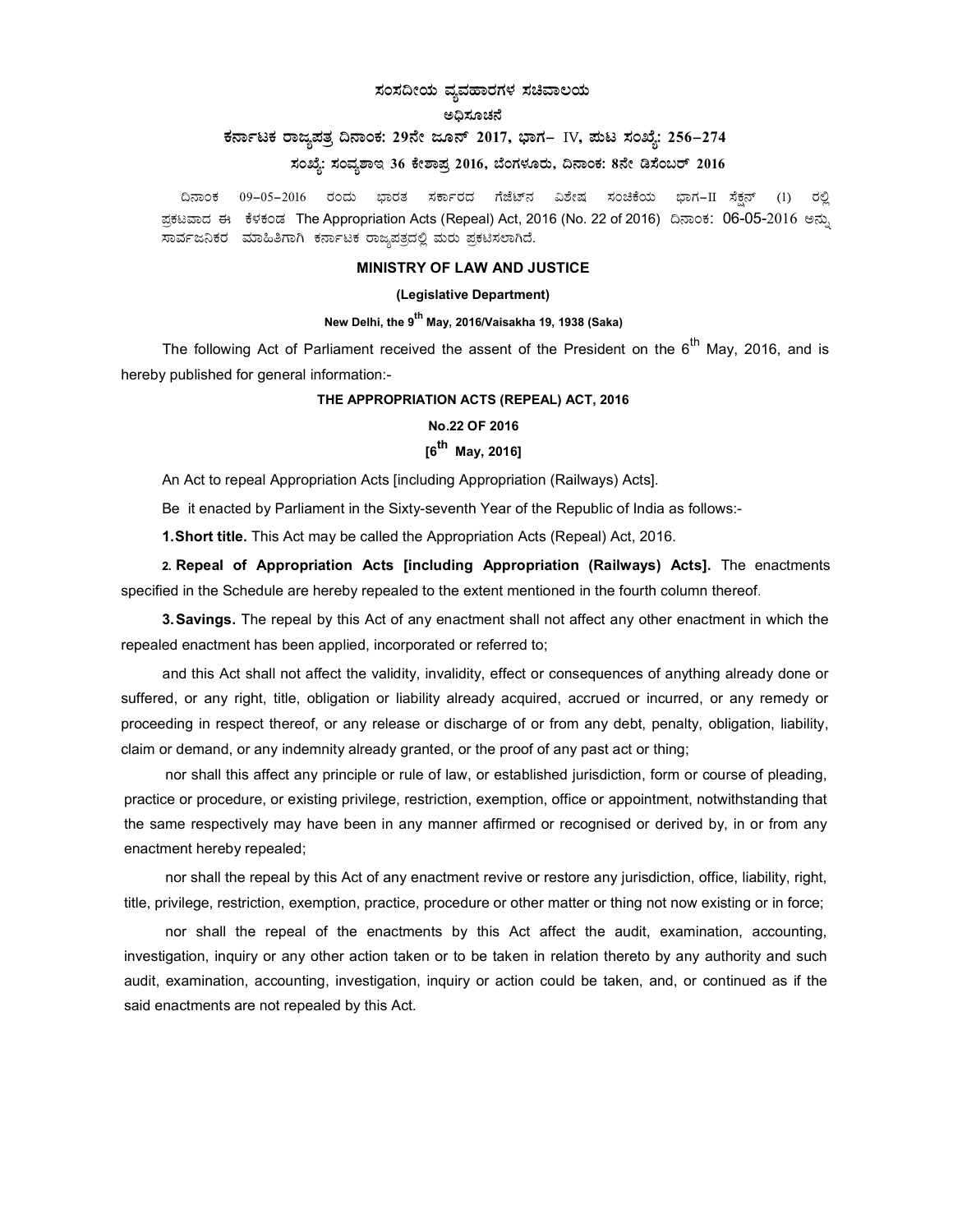## THE SCHEDULE

#### (See section 2)

| Year | No.            | <b>Short title</b>                                     | <b>Extent of Repeal</b> |
|------|----------------|--------------------------------------------------------|-------------------------|
| 1    | 2              | 3                                                      | 4                       |
| 1950 | <b>XXIII</b>   | The Appropriation (Railways) Act, 1950                 | The whole               |
| 1950 | <b>XXIV</b>    | The Appropriation Act, 1950                            | The whole               |
| 1950 | <b>XXXIX</b>   | The Appropriation (No.2) Act, 1950                     | The whole               |
| 1950 | LX             | The Appropriation (No.3) Act, 1950                     | The whole               |
| 1950 | LXXVII         | The Appropriation (Railways) No. 2 Act, 1950           | The whole               |
| 1950 | <b>LXXIX</b>   | The Appropriation (No. 4) Act, 1950                    | The whole               |
| 1951 | VI             | The Appropriation (Railways) Act, 1951                 | The whole               |
| 1951 | VII            | The Appropriation Act, 1951                            | The whole               |
| 1951 | VIII           | The Appropriation (Railways) No. 2 Act, 1951           | The whole               |
| 1951 | XII            | The Appropriation (Vote on Account) Act, 1951          | The whole               |
| 1951 | XIV            | The Appropriation (Railways) No.3 Act, 1951            | The whole               |
| 1951 | XV             | The Appropriation (No.2) Act, 1951                     | The whole               |
| 1951 | LVII           | The Punjab Appropriation Act, 1951                     | The whole               |
| 1951 | LVIII          | The Appropriation (Railways) No. 4 Act, 1951           | The whole               |
| 1951 | LX             | The Appropriation (No.3) Act, 1951                     | The whole               |
| 1952 | 13             | The Appropriation Act, 1952                            | The whole               |
| 1952 | 14             | The Punjab Appropriation Act, 1952                     | The whole               |
| 1952 | 15             | The Appropriation (Railways) Act, 1952                 | The whole               |
| 1952 | 21             | The Appropriation (Railways) Vote on Account Act, 1952 | The whole               |
| 1952 | 28             | The Appropriation (Vote on Account) Act, 1952          | The whole               |
| 1952 | 43             | The Appropriation (Railways) No. 2 Act, 1952           | The whole               |
| 1952 | 44             | The Appropriation (No.2) Act, 1952                     | The whole               |
| 1952 | 80             | The Appropriation (No.3) Act, 1952                     | The whole               |
| 1953 | $\mathbf{1}$   | The Appropriation Act, 1953                            | The whole               |
| 1953 | 4              | The Appropriation (Vote on Account) Act, 1953          | The whole               |
| 1953 | 5              | The Appropriation (Railways) Act, 1953                 | The whole               |
| 1953 | 6              | The Appropriation (Railways) No. 2 Act, 1953           | The whole               |
| 1953 | $\overline{7}$ | The Patiala and East Punjab States Union Appropriation | The whole               |
|      |                | Act, 1953                                              |                         |
| 1953 | 8              | The Patiala and East Punjab States Union Appropriation | The whole               |
|      |                | (Vote on Account) Act, 1953                            |                         |
| 1953 | 9              | The Appropriation (No.2) Act, 1953                     | The whole               |
| 1953 | 13             | The Appropriation (No.3) Act, 1953                     | The whole               |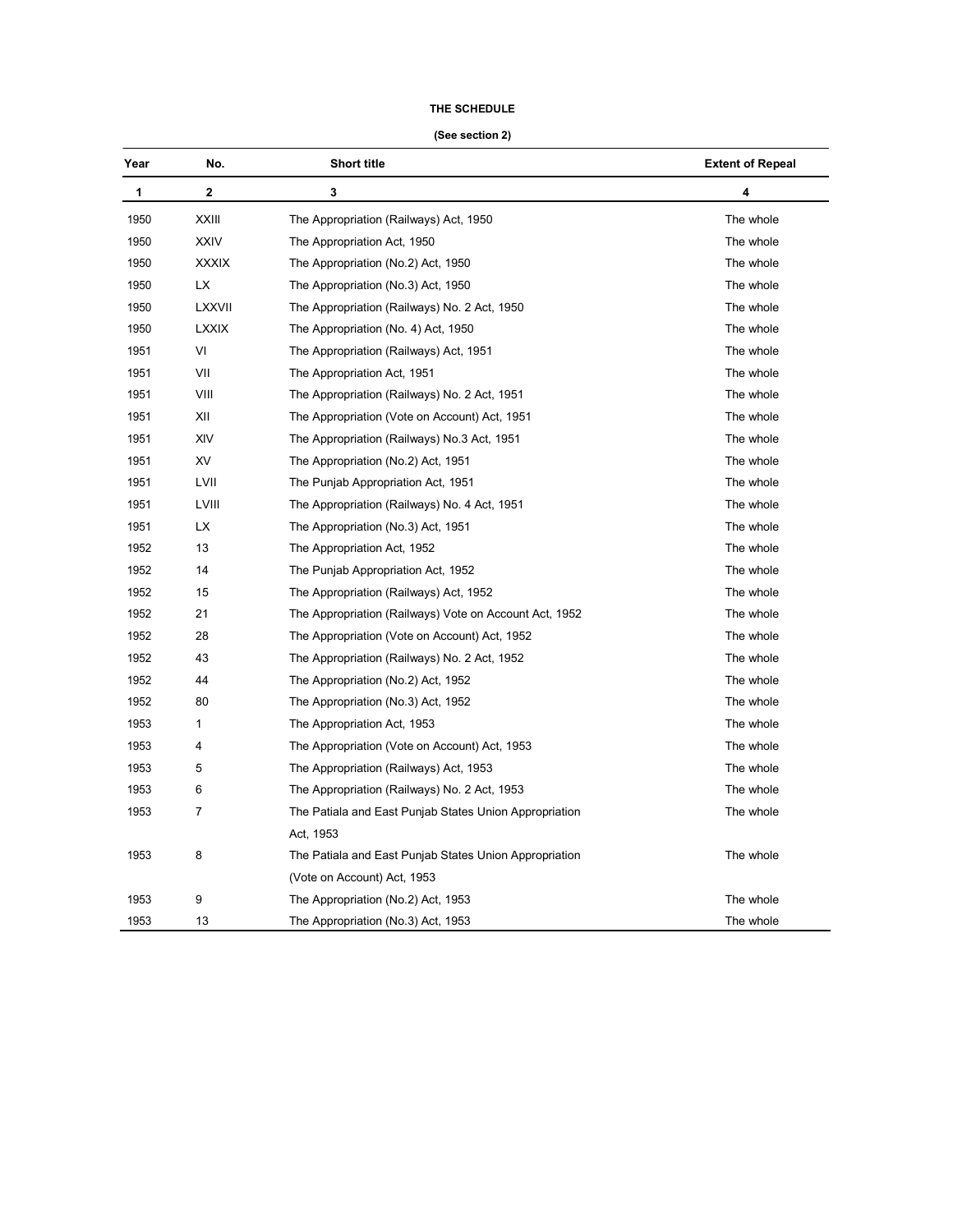| 1    | $\overline{\mathbf{2}}$ | 3                                                      | 4         |
|------|-------------------------|--------------------------------------------------------|-----------|
| 1953 | 17                      | The Patiala and East Punjab States Union Appropriation | The whole |
|      |                         | (No. 2) Act, 1953                                      |           |
| 1953 | 33                      | The Appropriation (No. 4) Act, 1953                    | The whole |
| 1953 | 50                      | The Appropriation (No.5) Act, 1953                     | The whole |
| 1953 | 51                      | The Patiala and East Punjab States Union Appropriation | The whole |
|      |                         | (No. 3) Act, 1953                                      |           |
| 1954 | 5                       | The Appropriation Act, 1954                            | The whole |
| 1954 | 6                       | The Appropriation (Railways) Act, 1954                 | The whole |
| 1954 | 8                       | The Appropriation (Vote on Account) Act, 1954          | The whole |
| 1954 | 11                      | The Appropriation (Railways) No.2 Act, 1954            | The whole |
| 1954 | 16                      | The Appropriation (No.2) Act, 1954                     | The whole |
| 1954 | 40                      | The Appropriation (No.3) Act, 1954                     | The whole |
| 1954 | 47                      | The Appropriation (No. 4) Act, 1954                    | The whole |
| 1954 | 56                      | The Andhra Appropriation Act, 1954                     | The whole |
| 1955 | 3                       | The Andhra Appropriation Act, 1955                     | The whole |
| 1955 | 4                       | The Andhra Appropriation (Vote on Account) Act, 1955   | The whole |
| 1955 | 5                       | The Appropriation (Railways) Act, 1955                 | The whole |
| 1955 | 6                       | The Appropriation (Railways) No. 2 Act, 1955           | The whole |
| 1955 | 7                       | The Appropriation Act, 1955                            | The whole |
| 1955 | 8                       | The Appropriation (Vote on Account) Act, 1955          | The whole |
| 1955 | 14                      | The Appropriation (No.2) Act, 1955                     | The whole |
| 1955 | 38                      | The Appropriation (No.3) Act, 1955                     | The whole |
| 1955 | 46                      | The Appropriation (No. 4) Act, 1955                    | The whole |
| 1955 | 47                      | The Appropriation (No.5) Act, 1955                     | The whole |
| 1956 | 5                       | The Appropriation Act, 1956                            | The whole |
| 1956 | 11                      | The Appropriation (Vote on Account) Act, 1956          | The whole |
| 1956 | 12                      | The Appropriation (Railways) Act, 1956                 | The whole |
| 1956 | 13                      | The Appropriation (Railways) No. 2 Act, 1956           | The whole |
| 1956 | 14                      | The Appropriation (Railways) No.3 Act, 1956            | The whole |
| 1956 | 15                      | The Appropriation (Railways) No. 4 Act, 1956           | The whole |
| 1956 | 16                      | The Appropriation (Railways) No.5 Act, 1956            | The whole |
| 1956 | 19                      | The Appropriation (No.2) Act, 1956                     | The whole |
| 1956 | 20                      | The Travancore-Cochin Appropriation (Vote on Account)  | The whole |
|      |                         | Act, 1956                                              |           |
| 1956 | 23                      | The Travancore-Cochin Appropriation Act, 1956          | The whole |
| 1956 | 43                      | The Appropriation (No.3) Act, 1956                     | The whole |
| 1956 | 44                      | The Appropriation (No. 4) Act, 1956                    | The whole |
| 1956 | 46                      | The Travancore-Cochin Appropriation (No.2) Act, 1956   | The whole |
| 1956 | 83                      | The Appropriation (Railways) No. 6 Act, 1956           | The whole |
| 1956 | 84                      | The Appropriation (Railways) No.7 Act, 1956            | The whole |
| 1956 | 85                      | The Appropriation (No.5) Act, 1956                     | The whole |
| 1957 | 1                       | The Appropriation Act, 1957                            | The whole |
| 1957 | 2                       | The Appropriation (No.2) Act, 1957                     | The whole |
| 1957 | 3                       | The Appropriation (Vote on Account) Act, 1957          | The whole |
| 1957 | 4                       | The Kerala Appropriation Act, 1957                     | The whole |
| 1957 | 6                       | The Appropriation (Railways) Act, 1957                 | The whole |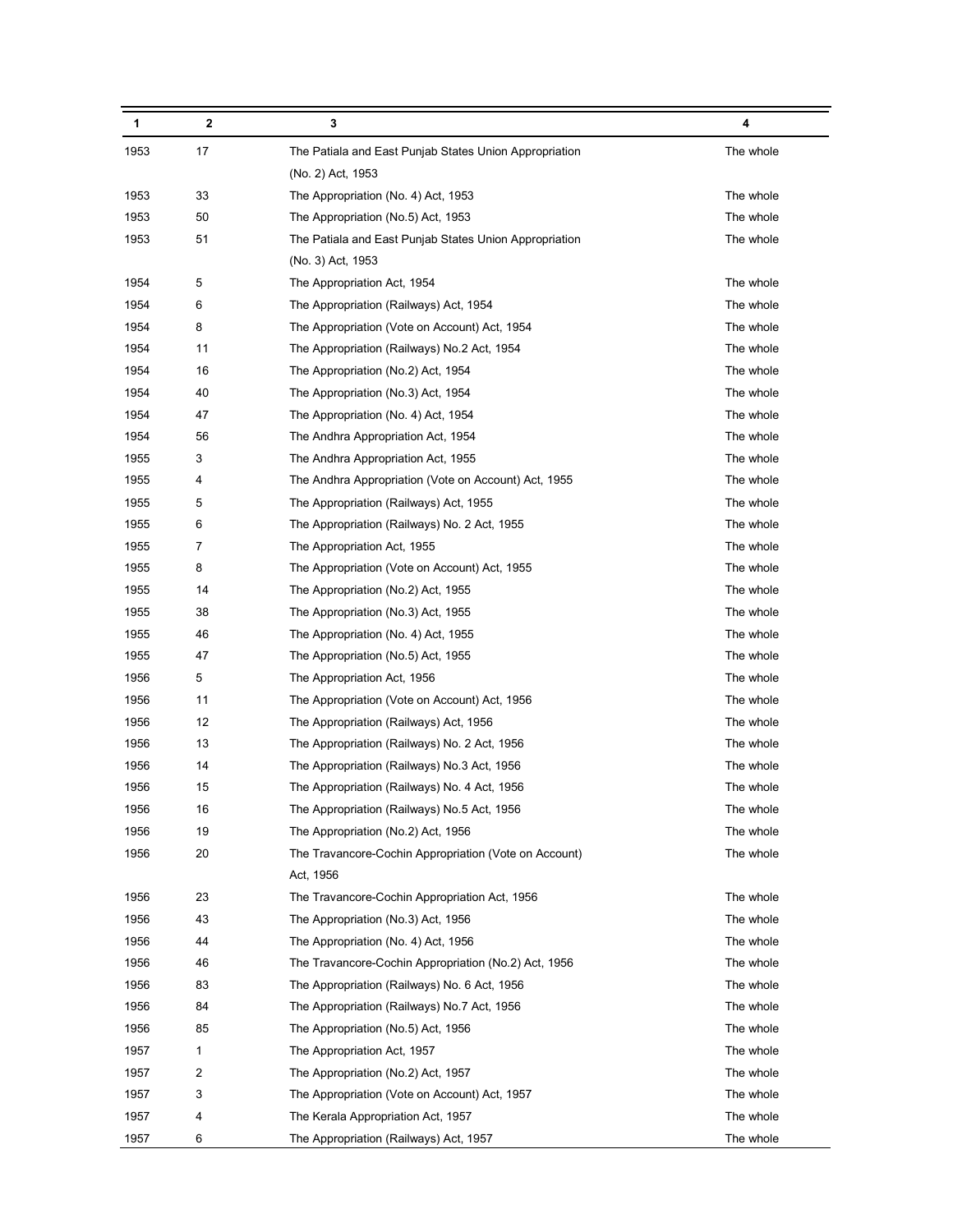| 1    | 2  | 3                                                      | 4         |
|------|----|--------------------------------------------------------|-----------|
| 1957 | 8  | The Kerala Appropriation (Vote on Account) Act, 1957   | The whole |
| 1957 | 9  | The Appropriation (Railways) Vote on Account Act, 1957 | The whole |
| 1957 | 15 | The Appropriation (No.3) Act, 1957                     | The whole |
| 1957 | 22 | The Appropriation (Railways) No. 2 Act, 1957           | The whole |
| 1957 | 24 | The Appropriation (No. 4) Act, 1957                    | The whole |
| 1957 | 56 | The Appropriation (No.5) Act, 1957                     | The whole |
| 1958 | 4  | The Appropriation Act, 1958                            | The whole |
| 1958 | 6  | The Appropriation (Railways) Act, 1958                 | The whole |
| 1958 | 8  | The Appropriation (Vote on Account) Act, 1958          | The whole |
| 1958 | 10 | The Appropriation (Railways) No. 2 Act, 1958           | The whole |
| 1958 | 12 | The Appropriation (No.2) Act, 1958                     | The whole |
| 1958 | 14 | The Appropriation (No.3) Act, 1958                     | The whole |
| 1958 | 23 | The Appropriation (Railways) No.3 Act, 1958            | The whole |
| 1958 | 40 | The Appropriation (No. 4) Act, 1958                    | The whole |
| 1958 | 49 | The Appropriation (Railways) No. 4 Act, 1958           | The whole |
| 1958 | 50 | The Appropriation (Railways) No.5 Act, 1958            | The whole |
| 1958 | 51 | The Appropriation (No.5) Act, 1958                     | The whole |
| 1959 | 2  | The Appropriation Act, 1959                            | The whole |
| 1959 | 5  | The Appropriation (Railways) Act, 1959                 | The whole |
| 1959 | 6  | The Appropriation (Railways) No. 2 Act, 1959           | The whole |
| 1959 | 7  | The Appropriation (Vote on Account) Act, 1959          | The whole |
| 1959 | 11 | The Appropriation (No.2) Act, 1959                     | The whole |
| 1959 | 18 | The Appropriation (No.3) Act, 1959                     | The whole |
| 1959 | 19 | The Appropriation (Railways) No.3 Act, 1959            | The whole |
| 1959 | 34 | The Appropriation (No. 4) Act, 1959                    | The whole |
| 1959 | 35 | The Appropriation (No.5) Act, 1959                     | The whole |
| 1959 | 36 | The Appropriation (No.6) Act, 1959                     | The whole |
| 1959 | 39 | The Kerala Appropriation Act, 1959                     | The whole |
| 1959 | 40 | The Appropriation (No.7) Act, 1959                     | The whole |
| 1959 | 53 | The KeralaAppropriation (No.2) Act, 1959               | The whole |
| 1959 | 55 | The Appropriation (No.8) Act, 1959                     | The whole |
| 1960 | 3  | The Appropriation Act, 1960                            | The whole |
| 1960 | 7  | The Appropriation (Railways) Act, 1960                 | The whole |
| 1960 | 8  | The Appropriation (Railways) No. 2 Act, 1960           | The whole |
| 1960 | 9  | The Appropriation (Vote on Account) Act, 1960          | The whole |
| 1960 | 12 | The Appropriation (No.2) Act, 1960                     | The whole |
| 1960 | 15 | The Appropriation (Railways) No.3 Act, 1960            | The whole |
| 1960 | 29 | The Appropriation (Railways) No. 4 Act, 1960           | The whole |
| 1960 | 30 | The Appropriation (No.3) Act, 1960                     | The whole |
| 1960 | 36 | The Appropriation (No. 4) Act, 1960                    | The whole |
| 1960 | 49 | The Appropriation (Railways) No.5 Act, 1960            | The whole |
| 1960 | 50 | The Appropriation (No.5) Act, 1960                     | The whole |
| 1961 | 2  | The Appropriation Act, 1961                            | The whole |
| 1961 | 3  | The Orissa Appropriation Act, 1961                     | The whole |
| 1961 | 5  | The Appropriation (Railways) Act, 1961                 | The whole |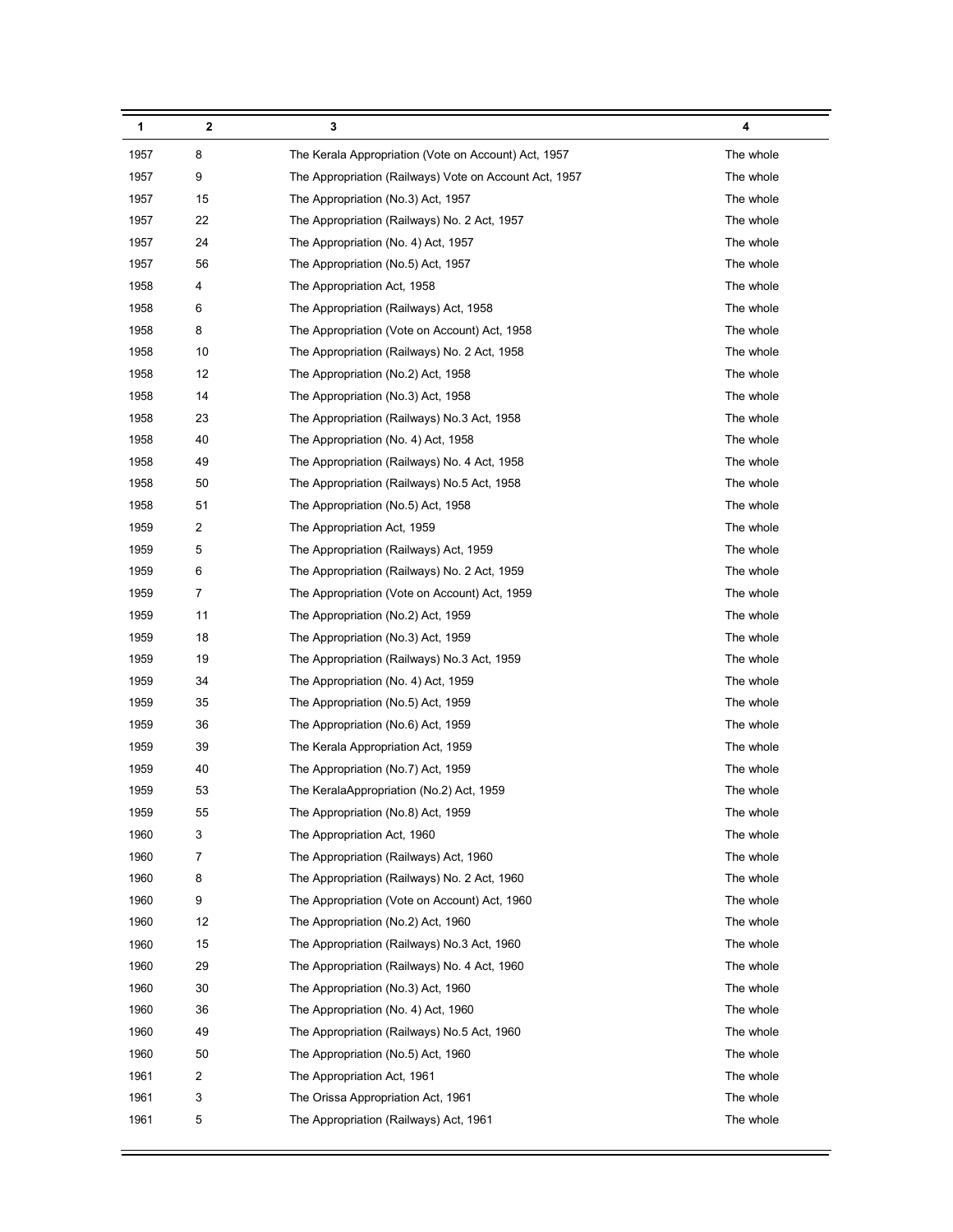| 1    | 2  | 3                                                      | 4         |
|------|----|--------------------------------------------------------|-----------|
| 1961 | 6  | The Appropriation (Railways) No. 2 Act, 1961           | The whole |
| 1961 | 9  | The Appropriation (Vote on Account) Act, 1961          | The whole |
| 1961 | 10 | The Orissa Appropriation (Vote on Account) Act, 1961   | The whole |
| 1961 | 12 | The Appropriation (No. 2) Act, 1961                    | The whole |
| 1961 | 18 | The Orissa Appropriation (No.2) Act, 1961              | The whole |
| 1961 | 20 | The Appropriation (No. 3) Act, 1961                    | The whole |
| 1961 | 22 | The Appropriation (Railways) No.3 Act, 1961            | The whole |
| 1961 | 37 | The Appropriation (No. 4) Act, 1961                    | The whole |
| 1961 | 54 | The Appropriation (Railways) No. 4 Act, 1961           | The whole |
| 1961 | 57 | The Appropriation (No. 5) Act, 1961                    | The whole |
| 1962 | 2  | The Appropriation Act, 1962                            | The whole |
| 1962 | 4  | The Appropriation (Railways) Act, 1962                 | The whole |
| 1962 | 5  | The Appropriation (Vote on Account) Act, 1962          | The whole |
| 1962 | 12 | The Appropriation (Railways) Vote on Account Act, 1962 | The whole |
| 1962 | 18 | The Appropriation (Railways) No. 2 Act, 1962           | The whole |
| 1962 | 19 | The Appropriation (No.2) Act, 1962                     | The whole |
| 1962 | 22 | The Appropriation (No.3) Act, 1962                     | The whole |
| 1962 | 23 | The Appropriation (Railways) No.3 Act, 1962            | The whole |
| 1962 | 28 | The Appropriation (No. 4) Act, 1962                    | The whole |
| 1962 | 29 | The Appropriation (Railways) No. 4 Act, 1962           | The whole |
| 1962 | 40 | The Appropriation (Railways) No.5 Act, 1962            | The whole |
| 1962 | 41 | The Appropriation (No.5) Act, 1962                     | The whole |
| 1963 | 5  | The Appropriation (Railways) Act, 1963                 | The whole |
| 1963 | 6  | The Appropriation (Railways) No. 2 Act, 1963           | The whole |
| 1963 | 7  | The Appropriation Act, 1963                            | The whole |
| 1963 | 9  | The Appropriation (Vote on Account) Act, 1963          | The whole |
| 1963 | 12 | The Appropriation (No.2) Act, 1963                     | The whole |
| 1963 | 16 | The Appropriation (Railways) No.3 Act, 1963            | The whole |
| 1963 | 17 | The Appropriation (Railways) No. 4 Act, 1963           | The whole |
| 1963 | 18 | The Appropriation (No.3) Act, 1963                     | The whole |
| 1963 | 25 | The Appropriation (No. 4) Act, 1963                    | The whole |
| 1963 | 31 | The Appropriation (Railways) No.5 Act, 1963            | The whole |
| 1963 | 44 | The Appropriation (No.5) Act, 1963                     | The whole |
| 1963 | 46 | The Appropriation (Railways) No. 6 Act, 1963           | The whole |
| 1964 | 1  | The Appropriation (Railways) Act, 1964                 | The whole |
| 1964 | 2  | The Appropriation (Vote on Account) Act, 1964          | The whole |
| 1964 | 3  | The Appropriation Act, 1964                            | The whole |
| 1964 | 4  | The Appropriation (Railways) No. 2 Act, 1964           | The whole |
| 1964 | 6  | The Appropriation (No.2) Act, 1964                     | The whole |
| 1964 | 8  | The Appropriation (No.3) Act, 1964                     | The whole |
| 1964 | 22 | The Appropriation (No. 4) Act, 1964                    | The whole |
| 1964 | 29 | The Appropriation (No.5) Act, 1964                     | The whole |
| 1964 | 39 | The Appropriation (No.6) Act, 1964                     | The whole |
| 1964 | 42 | The Kerala Appropriation Act, 1964                     | The whole |
| 1964 | 50 | The Appropriation (Railways) No.3 Act, 1964            | The whole |
| 1965 | 2  | The Appropriation Act, 1965                            | The whole |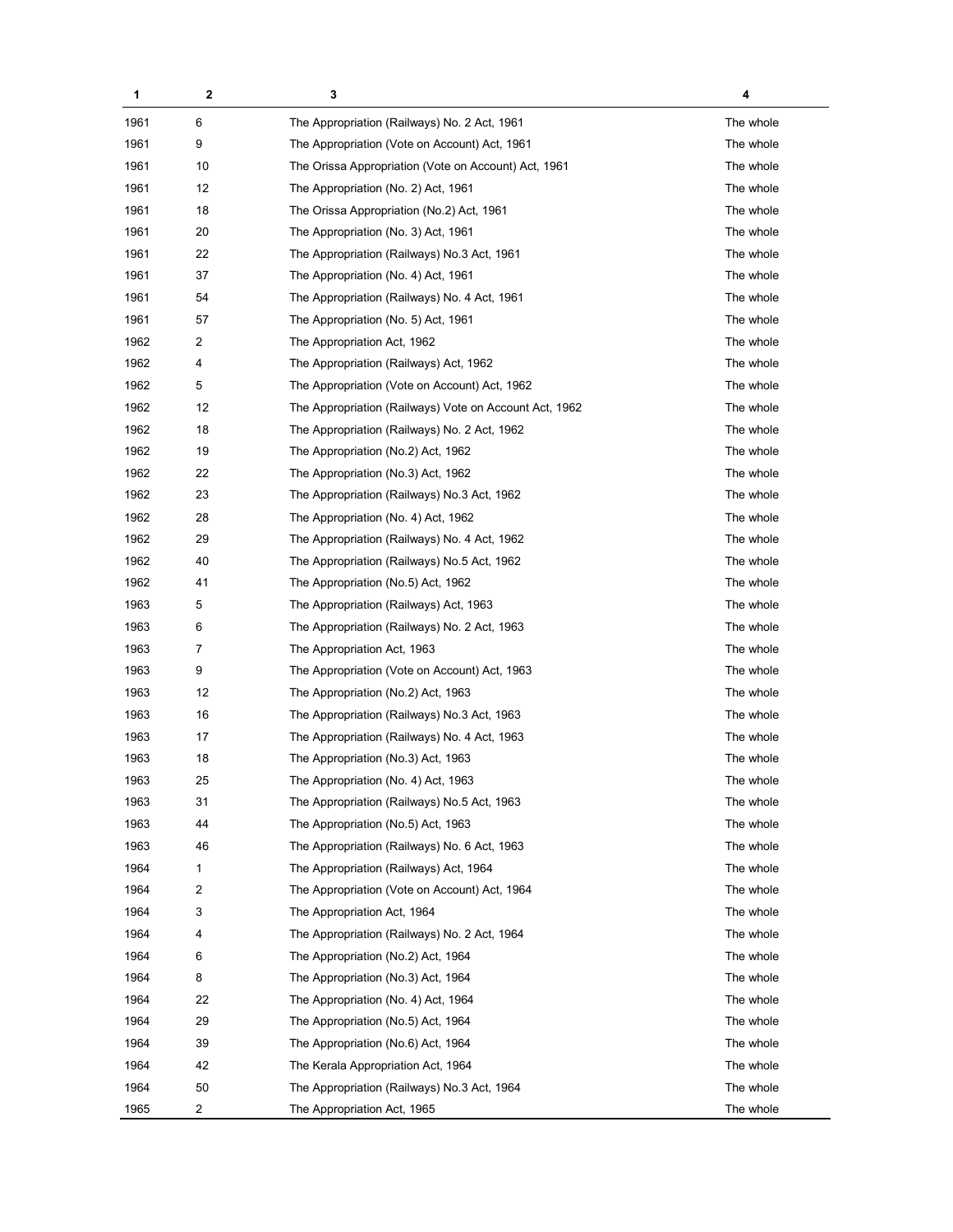| 1    | 2  | 3                                                       | 4         |
|------|----|---------------------------------------------------------|-----------|
| 1965 | 3  | The Appropriation (Railways) Act, 1965                  | The whole |
| 1965 | 4  | The Appropriation (Railways) No. 2 Act, 1965            | The whole |
| 1965 | 5  | The Appropriation (Vote on Account) Act, 1965           | The whole |
| 1965 | 7  | The Kerala Appropriation Act, 1965                      | The whole |
| 1965 | 8  | The Kerala Appropriation (Vote on Account) Act, 1965    | The whole |
| 1965 | 11 | The Appropriation (No.2) Act, 1965                      | The whole |
| 1965 | 13 | The Kerala Appropriation (No.2) Act, 1965               | The whole |
| 1965 | 24 | The KeralaAppropriation (No. 3) Act, 1965               | The whole |
| 1965 | 25 | The Kerala Appropriation (No.4) Act, 1965               | The whole |
| 1965 | 26 | The Appropriation (No.3) Act, 1965                      | The whole |
| 1965 | 27 | The Appropriation (No. 4) Act, 1965                     | The whole |
| 1965 | 28 | The Appropriation (Railways) No.3 Act, 1965             | The whole |
| 1965 | 29 | The Appropriation (Railways) No. 4 Act, 1965            | The whole |
| 1965 | 37 | The Appropriation (No.5) Act, 1965                      | The whole |
| 1965 | 43 | The Kerala Appropriation (No.5) Act, 1965               | The whole |
| 1966 | 5  | The Appropriation (Vote on Account) Act, 1966           | The whole |
| 1966 | 6  | The Appropriation Act, 1966                             | The whole |
| 1966 | 7  | The Appropriation (Railways) Act, 1966                  | The whole |
| 1966 | 8  | The Appropriation (Railways) No. 2 Act, 1966            | The whole |
| 1966 | 10 | The Kerala Appropriation Act, 1966                      | The whole |
| 1966 | 11 | The Kerala Appropriation (Vote on Account) Act, 1966    | The whole |
| 1966 | 12 | The Appropriation (No.2) Act, 1966                      | The whole |
| 1966 | 14 | The Kerala Appropriation (No.2) Act, 1966               | The whole |
| 1966 | 27 | The Appropriation (No.3) Act, 1966                      | The whole |
| 1966 | 39 | The Kerala Appropriation (No. 3) Act, 1966              | The whole |
| 1966 | 40 | The Kerala Appropriation (No.4) Act, 1966               | The whole |
| 1966 | 41 | The Kerala Appropriation (No.5) Act, 1966               | The whole |
| 1966 | 42 | The Appropriation (Railways) No.3 Act, 1966             | The whole |
| 1966 | 43 | The Appropriation (Railways) No. 4 Act, 1966            | The whole |
| 1966 | 45 | The Appropriation (No. 4) Act, 1966                     | The whole |
| 1966 | 46 | The Appropriation (No.5) Act, 1966                      | The whole |
| 1967 | 1  | The Appropriation Act, 1967                             | The whole |
| 1967 | 2  | The Appropriation (Vote on Account) Act, 1967           | The whole |
| 1967 | 3  | The Appropriation (Railways) Act, 1967                  | The whole |
| 1967 | 4  | The Appropriation (Railways) Vote on Account Act, 1967  | The whole |
| 1967 | 5  | The Goa, Daman and Diu Appropriation Act, 1967          | The whole |
| 1967 | 6  | The Goa, Daman and Diu Appropriation                    | The whole |
|      |    | (Vote on Account) Act, 1967                             |           |
| 1967 | 7  | The Rajasthan Appropriation Act, 1967                   | The whole |
| 1967 | 8  | The Rajasthan Appropriation (Vote on Account) Act, 1967 | The whole |
| 1967 | 18 | The Appropriation (Railways) No. 2 Act, 1967            | The whole |
| 1967 | 19 | The Appropriation (No.2) Act, 1967                      | The whole |
| 1967 | 23 | The Appropriation (Railways) No.3 Act, 1967             | The whole |
| 1967 | 32 | The Appropriation (No.3) Act, 1967                      | The whole |
| 1967 | 33 | The Appropriation (No. 4) Act, 1967                     | The whole |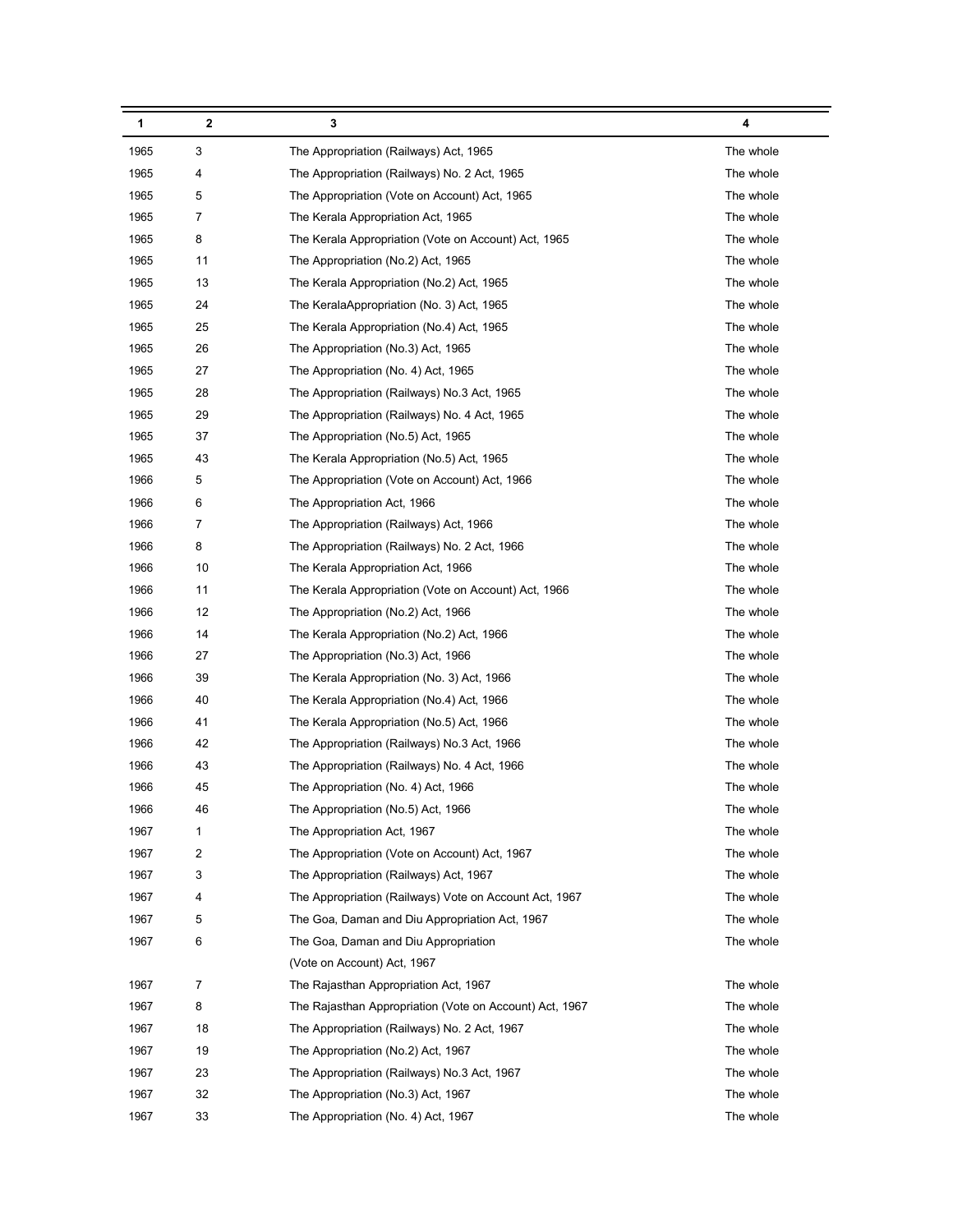| 1    | 2  | 3                                                     | 4         |
|------|----|-------------------------------------------------------|-----------|
| 1967 | 34 | The Manipur Appropriation Act, 1967                   | The whole |
| 1967 | 35 | The Haryana Appropriation Act, 1967                   | The whole |
| 1968 | 4  | The Appropriation Act, 1968                           | The whole |
| 1968 | 5  | The Appropriation (Vote on Account) Act, 1968         | The whole |
| 1968 | 8  | The Appropriation (Railways) Act, 1968                | The whole |
| 1968 | 9  | The Appropriation (Railways) No. 2 Act, 1968          | The whole |
| 1968 | 11 | The Haryana Appropriation Act, 1968                   | The whole |
| 1968 | 12 | The Haryana Appropriation (Vote on Account) Act, 1968 | The whole |
| 1968 | 13 | The West Bengal Appropriation Act, 1968               | The whole |
| 1968 | 14 | The West Bengal Appropriation (Vote on Account)       | The whole |
|      |    | Act, 1968                                             |           |
| 1968 | 15 | The Uttar Pradesh Appropriation Act, 1968             | The whole |
| 1968 | 16 | The Uttar Pradesh Appropriation (Vote on Account)     | The whole |
|      |    | Act, 1968                                             |           |
| 1968 | 18 | The Appropriation (No.2) Act, 1968                    | The whole |
| 1968 | 20 | The Uttar Pradesh Appropriation (No.2) Act, 1968      | The whole |
| 1968 | 21 | The West Bengal Appropriation (No.2) Act, 1968        | The whole |
| 1968 | 37 | The Appropriation (Railways) No.3 Act, 1968           | The whole |
| 1968 | 38 | The Appropriation (Railways) No. 4 Act, 1968          | The whole |
| 1968 | 40 | The Bihar Appropriation Act, 1968                     | The whole |
| 1968 | 41 | The Appropriation (No.3) Act, 1968                    | The whole |
| 1968 | 42 | The Appropriation (No. 4) Act, 1968                   | The whole |
| 1968 | 43 | The Uttar Pradesh Appropriation (No. 3) Act, 1968     | The whole |
| 1968 | 54 | The Appropriation (Railways) No.5 Act, 1968           | The whole |
| 1968 | 55 | The Appropriation (Railways) No. 6 Act, 1968          | The whole |
| 1968 | 64 | The Punjab Appropriation Act, 1968                    | The whole |
| 1968 | 65 | The Pondicherry Appropriation Act, 1968               | The whole |
| 1968 | 66 | The Appropriation (No.5) Act, 1968                    | The whole |
| 1968 | 67 | The Bihar Appropriation (No.2) Act, 1968              | The whole |
| 1969 | 2  | The Appropriation (Vote on Account) Act, 1969         | The whole |
| 1969 | 4  | The Appropriation Act, 1969                           | The whole |
| 1969 | 5  | The Appropriation (No.2) Act, 1969                    | The whole |
| 1969 | 6  | The Appropriation (Railways) Act, 1969                | The whole |
| 1969 | 7  | The Appropriation (Railways) No. 2 Act, 1969          | The whole |
| 1969 | 13 | The Appropriation (No.3) Act, 1969                    | The whole |
| 1969 | 29 | The Appropriation (Railways) No.3 Act, 1969           | The whole |
| 1969 | 30 | The Appropriation (Railways) No. 4 Act, 1969          | The whole |
| 1969 | 31 | The Appropriation (No. 4) Act, 1969                   | The whole |
| 1969 | 48 | The Appropriation (Railways) No.5 Act, 1969           | The whole |
| 1969 | 49 | The Appropriation (No.5) Act, 1969                    | The whole |
| 1969 | 50 | The Appropriation (No.6) Act, 1969                    | The whole |
| 1969 | 51 | The Manipur Appropriation Act, 1969                   | The whole |
| 1969 | 52 | The Bihar Appropriation Act, 1969                     | The whole |
| 1970 | 4  | The Appropriation (Vote on Account) Act, 1970         | The whole |
| 1970 | 7  | The Appropriation Act, 1970                           | The whole |
| 1970 | 8  | The Manipur Appropriation Act, 1970                   | The whole |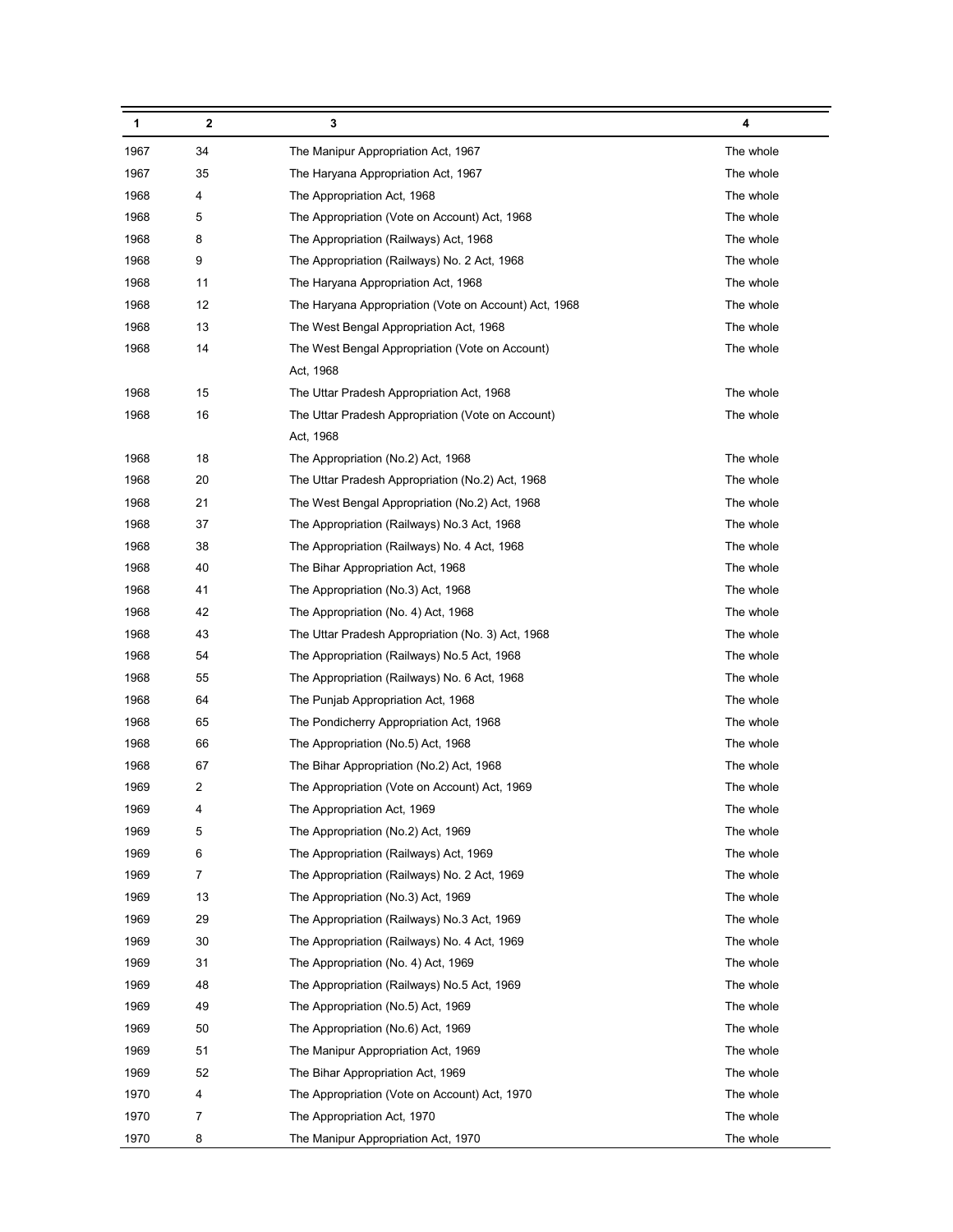| 1    | 2  | 3                                                           | 4         |
|------|----|-------------------------------------------------------------|-----------|
| 1970 | 9  | The Manipur Appropriation (No.2) Act, 1970                  | The whole |
| 1970 | 10 | The West Bengal Appropriation (Vote on Account)             | The whole |
|      |    | Act, 1970                                                   |           |
| 1970 | 11 | The West Bengal Appropriation Act, 1970                     | The whole |
| 1970 | 12 | The Appropriation (Railways) Act, 1970                      | The whole |
| 1970 | 13 | The Appropriation (Railways) No. 2 Act, 1970                | The whole |
| 1970 | 18 | The Appropriation (No.2) Act, 1970                          | The whole |
| 1970 | 32 | The West Bengal Appropriation (No.2) Act, 1970              | The whole |
| 1970 | 36 | The Appropriation (No.3) Act, 1970                          | The whole |
| 1970 | 38 | The Appropriation (Railways) No.3 Act, 1970                 | The whole |
| 1970 | 44 | The Appropriation (No. 4) Act, 1970                         | The whole |
| 1970 | 45 | The Appropriation (No.5) Act, 1970                          | The whole |
| 1970 | 46 | The Appropriation (Railways) No. 4 Act, 1970                | The whole |
| 1970 | 47 | The Appropriation (Railways) No.5 Act, 1970                 | The whole |
| 1971 | 1  | The Appropriation (Railways) Vote on Account Act, 1971      | The whole |
| 1971 | 2  | The Appropriation (Railways) Act, 1971                      | The whole |
| 1971 | 3  | The Manipur Appropriation (Vote on Account) Act, 1971       | The whole |
| 1971 | 4  | The Manipur Appropriation Act, 1971                         | The whole |
| 1971 | 5  | The Appropriation Act, 1971                                 | The whole |
| 1971 | 6  | The Appropriation (Vote on Account) Act, 1971               | The whole |
| 1971 | 8  | The Orissa Appropriation (Vote on Account) Act, 1971        | The whole |
| 1971 | 9  | The Orissa Appropriation Act, 1971                          | The whole |
| 1971 | 10 | The Mysore Appropriation (Vote on Account) Act, 1971        | The whole |
| 1971 | 11 | The Mysore Appropriation Act, 1971                          | The whole |
| 1971 | 12 | The West Bengal Appropriation (Vote on Account)             | The whole |
|      |    | Act, 1971                                                   |           |
| 1971 | 13 | The West Bengal Appropriation Act, 1971                     | The whole |
| 1971 | 18 | The Manipur Appropriation (No.2) Act, 1971                  | The whole |
| 1971 | 19 | The Appropriation (Railways) No. 2 Act, 1971                | The whole |
| 1971 | 25 | The Punjab Appropriation Act, 1971                          | The whole |
| 1971 | 27 | The Mysore Appropriation (No.2) Act, 1971                   | The whole |
| 1971 | 28 | The West Bengal Appropriation (No.2) Act, 1971              | The whole |
| 1971 | 29 | The Gujarat Appropriation Act, 1971                         | The whole |
| 1971 | 30 | The Appropriation (No.2) Act, 1971                          | The whole |
| 1971 | 38 | The Appropriation (No.3) Act, 1971                          | The whole |
| 1971 | 58 | The Appropriation (Railways) No.3 Act, 1971                 | The whole |
| 1971 | 60 | The Appropriation (No. 4) Act, 1971                         | The whole |
| 1971 | 61 | The Punjab Appropriation (No.2) Act, 1971                   | The whole |
| 1972 | 1  | The Appropriation Act, 1972                                 | The whole |
| 1972 | 2  | The Appropriation (No.2) Act, 1972                          | The whole |
| 1972 | 3  | The Appropriation (Railways) Act, 1972                      | The whole |
| 1972 | 4  | The Appropriation (Railways) No. 2 Act, 1972                | The whole |
| 1972 | 5  | The Appropriation (Railways) (Vote on Account)<br>Act, 1972 | The whole |
| 1972 | 6  | The Appropriation (Vote on Account) Act, 1972               | The whole |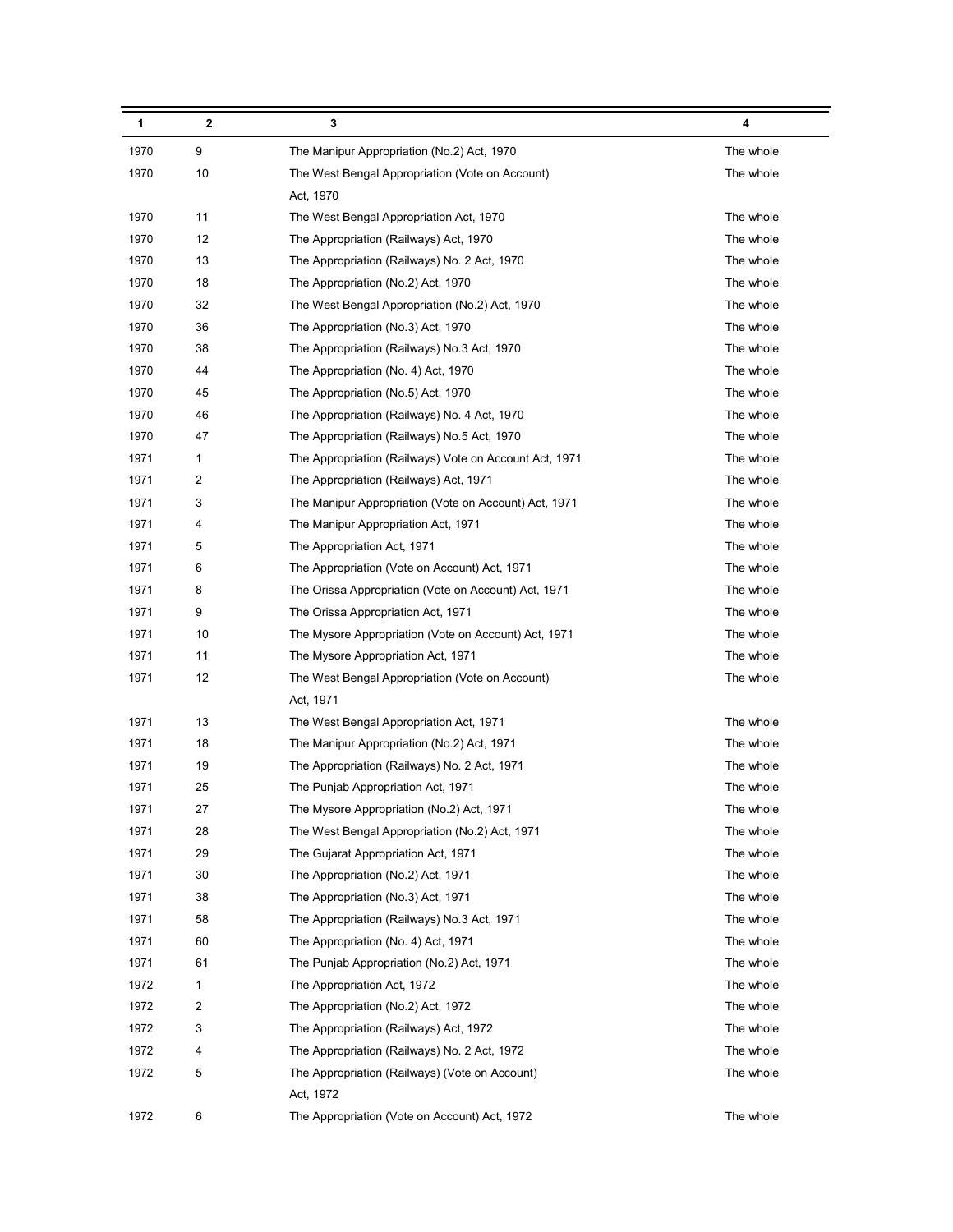| 1    | $\mathbf 2$    | 3                                                     | 4         |
|------|----------------|-------------------------------------------------------|-----------|
| 1972 | 14             | The Appropriation (No.3) Act, 1972                    | The whole |
| 1972 | 17             | The Appropriation (Railways) No.3 Act, 1972           | The whole |
| 1972 | 51             | The Appropriation (No. 4) Act, 1972                   | The whole |
| 1972 | 63             | The Appropriation (Railways) No. 4 Act, 1972          | The whole |
| 1972 | 64             | The Appropriation (Railways) No.5 Act, 1972           | The whole |
| 1972 | 65             | The Appropriation (No.5) Act, 1972                    | The whole |
| 1972 | 66             | The Appropriation (No.6) Act, 1972                    | The whole |
| 1973 | 4              | The Appropriation (Vote on Account) Act, 1973         | The whole |
| 1973 | 5              | The Appropriation Act, 1973                           | The whole |
| 1973 | 6              | The Appropriation (Railways) Act, 1973                | The whole |
| 1973 | 7              | The Appropriation (Railways) No. 2 Act, 1973          | The whole |
| 1973 | 9              | The Andhra Pradesh Appropriation (Vote on Account)    |           |
|      |                | Act 1973                                              | The whole |
| 1973 | 10             | The Andhra Pradesh Appropriation Act, 1973            | The whole |
| 1973 | 11             | The Orissa Appropriation (Vote on Account) Act, 1973  | The whole |
| 1973 | 12             | The Orissa Appropriation Act, 1973                    | The whole |
| 1973 | 16             | The Manipur Appropriation (Vote on Account) Act, 1973 | The whole |
| 1973 | 19             | The Appropriation (No.2) Act, 1973                    | The whole |
| 1973 | 28             | The Manipur Appropriation Act, 1973                   | The whole |
| 1973 | 29             | The Andhra Pradesh Appropriation (No.2) Act, 1973     | The whole |
| 1973 | 30             | The Orissa Appropriation (No.2) Act, 1973             | The whole |
| 1973 | 35             | The Appropriation (No.3) Act, 1973                    | The whole |
| 1973 | 38             | The Appropriation (Railways) No.3 Act, 1973           | The whole |
| 1973 | 42             | The Orissa Appropriation (No.3) Act, 1973             | The whole |
| 1973 | 43             | The Manipur Appropriation (No.2) Act, 1973            | The whole |
| 1973 | 61             | The Appropriation (Railways) No. 4 Act, 1973          | The whole |
| 1973 | 63             | The Appropriation (No. 4) Act, 1973                   | The whole |
| 1973 | 64             | The Appropriation (No.5) Act, 1973                    | The whole |
| 1973 | 65             | The Orissa Appropriation (No.4) Act, 1973             | The whole |
| 1974 | $\overline{7}$ | The Appropriation (Vote on Account) Act, 1974         | The whole |
| 1974 | 10             | The Appropriation (Railways) Act, 1974                | The whole |
| 1974 | 13             | The Gujarat Appropriation Act, 1974                   | The whole |
| 1974 | 14             | The Gujarat Appropriation (Vote on Account) Act, 1974 | The whole |
| 1974 | 15             | The Appropriation (Railways) No. 2 Act, 1974          | The whole |
| 1974 | 16             | The Appropriation (Railways) No.3 Act, 1974           | The whole |
| 1974 | 17             | The Appropriation Act, 1974                           | The whole |
| 1974 | 18             | The Pondicherry Appropriation (Vote on Account) Act,  | The whole |
|      |                | 1974                                                  |           |
| 1974 | 19             | The Appropriation (No.2) Act, 1974                    | The whole |
| 1974 | 24             | The Gujarat Appropriation (No.2) Act, 1974            | The whole |
| 1974 | 25             | The Pondicherry Appropriation Act, 1974               | The whole |
| 1974 | 43             | The Appropriation (No.3) Act, 1974                    | The whole |
| 1974 | 44             | The Appropriation (Railways) No. 4 Act, 1974          | The whole |
| 1974 | 61             | The Appropriation (No. 4) Act, 1974                   | The whole |
| 1974 | 62             | The Gujarat Appropriation (No.3) Act, 1974            | The whole |
| 1974 | 63             | The Gujarat Appropriation (No.4) Act, 1974            | The whole |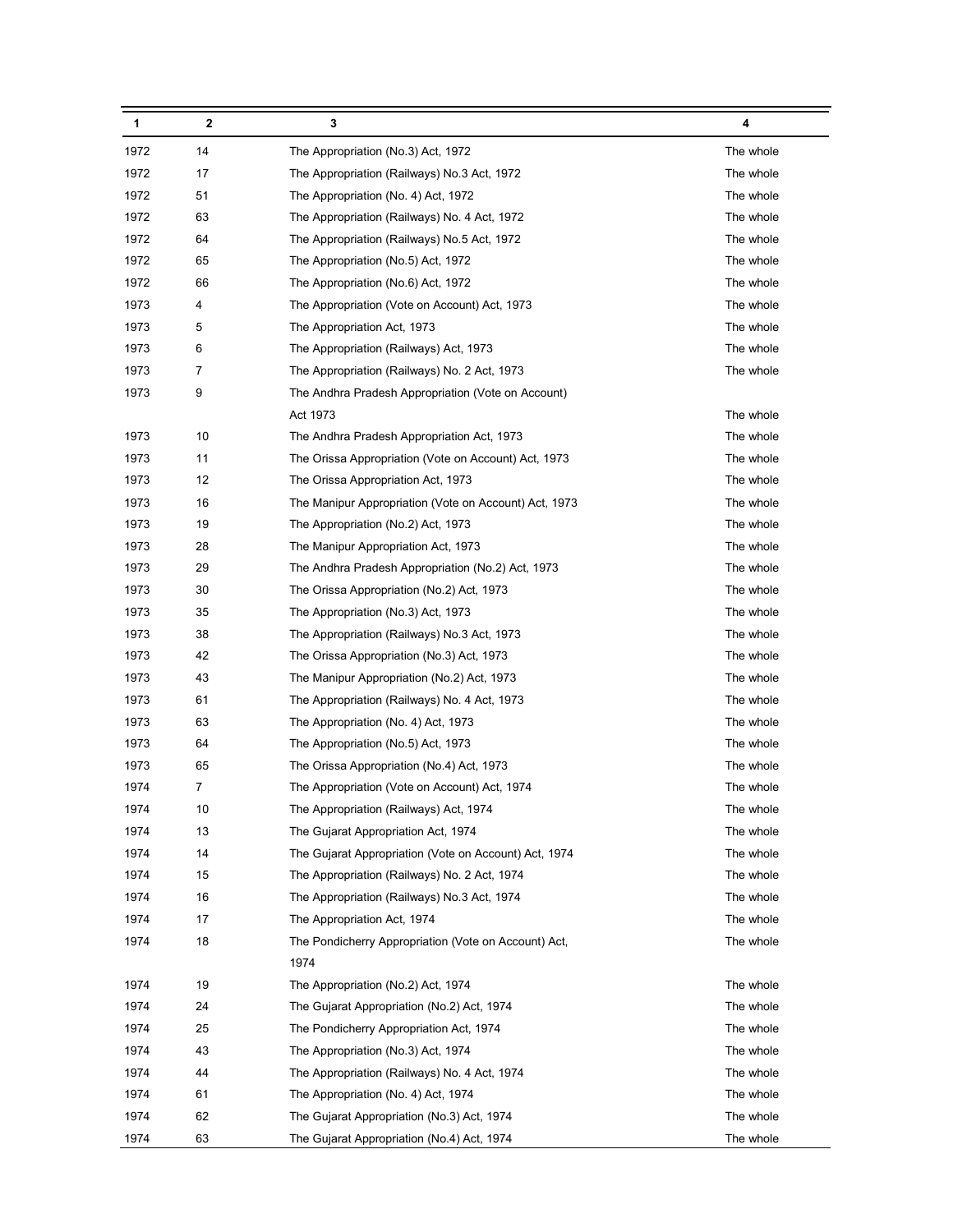| 1    | 2   | 3                                                      | 4         |
|------|-----|--------------------------------------------------------|-----------|
| 1974 | 64  | The Pondicherry Appropriation (No. 2) Act, 1974        | The whole |
| 1975 | 5   | The Appropriation (Vote on Account) Act, 1975          | The whole |
| 1975 | 6   | The Appropriation (Railways) Act, 1975                 | The whole |
| 1975 | 7   | The Appropriation (Railways) No. 2 Act, 1975           | The whole |
| 1975 | 8   | The Appropriation (Railways) No.3 Act, 1975            | The whole |
| 1975 | 9   | The Pondicherry Appropriation Act, 1975                | The whole |
| 1975 | 10  | The Pondicherry Appropriation (Vote on Account)        | The whole |
|      |     | Act, 1975                                              |           |
| 1975 | 11  | The Appropriation Act, 1975                            | The whole |
| 1975 | 14  | The Gujarat Appropriation (Vote on Account) Act, 1975  | The whole |
| 1975 | 15  | The Gujarat Appropriation Act, 1975                    | The whole |
| 1975 | 17  | The Nagaland Appropriation Act, 1975                   | The whole |
| 1975 | 18  | The Nagaland Appropriation (Vote on Account) Act, 1975 | The whole |
| 1975 | 21  | The Appropriation (No. 2) Act, 1975                    | The whole |
| 1975 | 27  | The Nagaland Appropriation (No. 2) Act, 1975           | The whole |
| 1975 | 30  | The Pondicherry Appropriation (No.2) Act, 1975         | The whole |
| 1975 | 36  | The Appropriation (No. 3) Act, 1975                    | The whole |
| 1975 | 37  | The Appropriation (No. 4) Act, 1975                    | The whole |
| 1976 | 5   | The Appropriation Act, 1976                            | The whole |
| 1976 | 6   | The Appropriation (Railways) Act, 1976                 | The whole |
| 1976 | 7   | The Appropriation (Railways) No. 2 Act, 1976           | The whole |
| 1976 | 16  | The Nagaland Appropriation Act, 1976                   | The whole |
| 1976 | 17  | The Pondicherry Appropriation Act, 1976                | The whole |
| 1976 | 38  | The Appropriation (No.3) Act, 1976                     | The whole |
| 1976 | 39  | The Pondicherry Appropriation (No.2) Act, 1976         | The whole |
| 1976 | 40  | The Nagaland Appropriation (No.2) Act, 1976            | The whole |
| 1976 | 43  | The Appropriation (Vote on Account) Act, 1976          | The whole |
| 1976 | 47  | The Appropriation (Railways) No. 2 Act, 1976           | The whole |
| 1976 | 48  | The Appropriation (Railways) No.3 Act, 1976            | The whole |
| 1976 | 50  | The Tamil Nadu Appropriation Act, 1976                 | The whole |
| 1976 | 51  | The Tamil Nadu Appropriation (No.2) Act, 1976          | The whole |
| 1976 | 52  | The Gujarat Appropriation Act, 1976                    | The whole |
| 1976 | 64  | The Appropriation (No. 4) Act, 1976                    | The whole |
| 1976 | 83  | The Appropriation (No.5) Act, 1976                     | The whole |
| 1976 | 84  | The Tamil Nadu Appropriation (No. 3) Act, 1976         | The whole |
| 1976 | 85  | The Pondicherry Appropriation (No.3) Act, 1976         | The whole |
| 1976 | 95  | The Appropriation (No.6) Act, 1976                     | The whole |
| 1976 | 110 | The Appropriation (Railways) No. 4 Act, 1976           | The whole |
| 1976 | 111 | The Appropriation (Railways) No.5 Act, 1976            | The whole |
| 1976 | 112 | The Appropriation (No. 7) Act, 1976                    | The whole |
| 1976 | 113 | The Gujarat Appropriation (No.2) Act, 1976             | The whole |
| 1976 | 114 | The Pondicherry Appropriation (No.4) Act, 1976         | The whole |
| 1977 | 1   | The Appropriation (Vote on Account) Act, 1977          | The whole |
| 1977 | 2   | The Appropriation Act, 1977                            | The whole |
| 1977 | 3   | The Appropriation (Railways) Vote on Account Act, 1977 | The whole |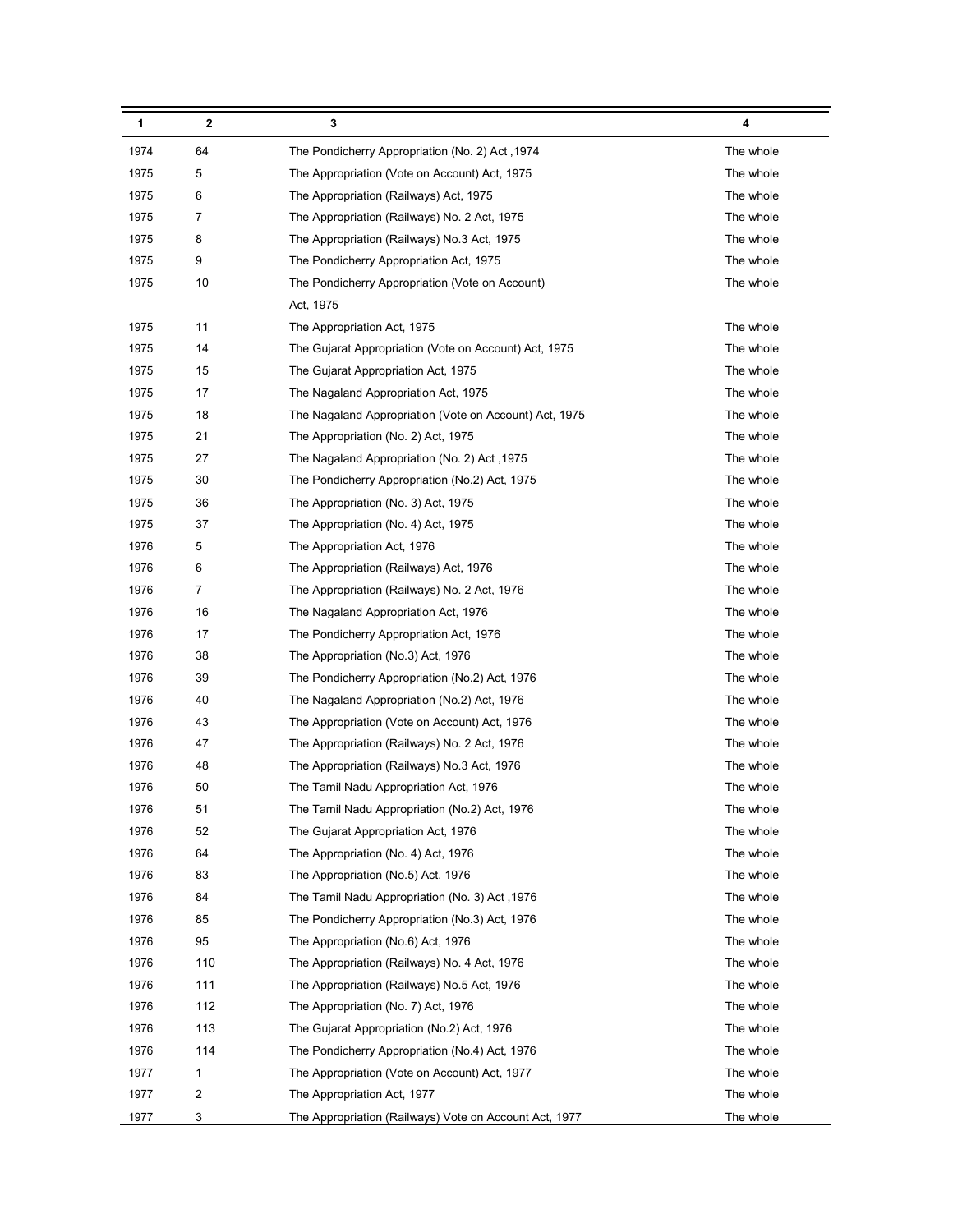| 1    | 2  | 3                                                      | 4         |
|------|----|--------------------------------------------------------|-----------|
| 1977 | 4  | The Appropriation (Railways) Act, 1977                 | The whole |
| 1977 | 18 | The Appropriation (Railways) No. 2 Act, 1977           | The whole |
| 1977 | 22 | The Appropriation (No.2) Act, 1977                     | The whole |
| 1977 | 28 | The Appropriation (No.3) Act, 1977                     | The whole |
| 1977 | 45 | The Appropriation (No. 4) Act, 1977                    | The whole |
| 1978 | 3  | The Appropriation (Vote on Account) Act, 1978          | The whole |
| 1978 | 4  | The Appropriation (Railways) Act, 1978                 | The whole |
| 1978 | 5  | The Appropriation (Railways) No. 2 Act, 1978           | The whole |
| 1978 | 6  | The Appropriation (Railways) No.3 Act, 1978            | The whole |
| 1978 | 7  | The Appropriation Act, 1978                            | The whole |
| 1978 | 8  | The Appropriation (No.2) Act, 1978                     | The whole |
| 1978 | 18 | The Appropriation (No.3) Act, 1978                     | The whole |
| 1978 | 35 | The Appropriation (No.4) Act, 1978                     | The whole |
| 1979 | 1  | The Appropriation (Railways) No. 4 Act, 1978           | The whole |
| 1979 | 2  | The Appropriation (Railways) No.5 Act, 1978            | The whole |
| 1979 | 3  | The Appropriation (No.5) Act, 1979                     | The whole |
| 1979 | 7  | The Appropriation (Vote on Account) Act, 1979          | The whole |
| 1979 | 8  | The Appropriation Act, 1979                            | The whole |
| 1979 | 9  | The Appropriation (No.2) Act, 1979                     | The whole |
| 1979 | 10 | The Appropriation (Railways) Act, 1979                 | The whole |
| 1979 | 11 | The Appropriation (Railways) No. 2 Act, 1979           | The whole |
| 1979 | 19 | The Appropriation (No.3) Act, 1979                     | The whole |
| 1980 | 2  | The Appropriation Act, 1980                            | The whole |
| 1980 | 3  | The Appropriation (Railways) Act, 1980                 | The whole |
| 1980 | 9  | The Appropriation (Railways) Vote on Account Act, 1980 | The whole |
| 1980 | 10 | The Appropriation (Railways) No. 2 Act ,1980           | The whole |
| 1980 | 11 | The Appropriation (Vote on Account) Act, 1980          | The whole |
| 1980 | 12 | The Appropriation (No.2) Act, 1980                     | The whole |
| 1980 | 39 | The Appropriation (Railways) No.3 Act, 1980            | The whole |
| 1980 | 43 | The Appropriation (No.3) Act, 1980                     | The whole |
| 1980 | 71 | The Appropriation (No.4) Act, 1980                     | The whole |
| 1981 | 2  | The Appropriation (Vote on Account) Act, 1981          | The whole |
| 1981 | 3  | The Appropriation Act, 1981                            | The whole |
| 1981 | 4  | The Appropriation (No.2) Act, 1981                     | The whole |
| 1981 | 5  | The Appropriation (No.3) Act, 1981                     | The whole |
| 1981 | 8  | The Appropriation (Railways) Act, 1981                 | The whole |
| 1981 | 9  | The Appropriation (Railways) No. 2 Act, 1981           | The whole |
| 1981 | 10 | The Appropriation (Railways) No.3 Act, 1981            | The whole |
| 1981 | 11 | The Appropriation (Railways) No. 4 Act, 1981           | The whole |
| 1981 | 15 | The Appropriation (No.4) Act, 1981                     | The whole |
| 1981 | 34 | The Appropriation (Railways) No.5 Act, 1981            | The whole |
| 1981 | 37 | The Appropriation (No.5) Act, 1981                     | The whole |
| 1981 | 54 | The Appropriation (Railways) No. 6 Act, 1981           | The whole |
| 1981 | 55 | The Appropriation (Railways) No.7 Act, 1981            | The whole |
| 1981 | 56 | The Appropriation (No.6) Act, 1981                     | The whole |
| 1981 | 57 | The Appropriation (No.7) Act, 1981                     | The whole |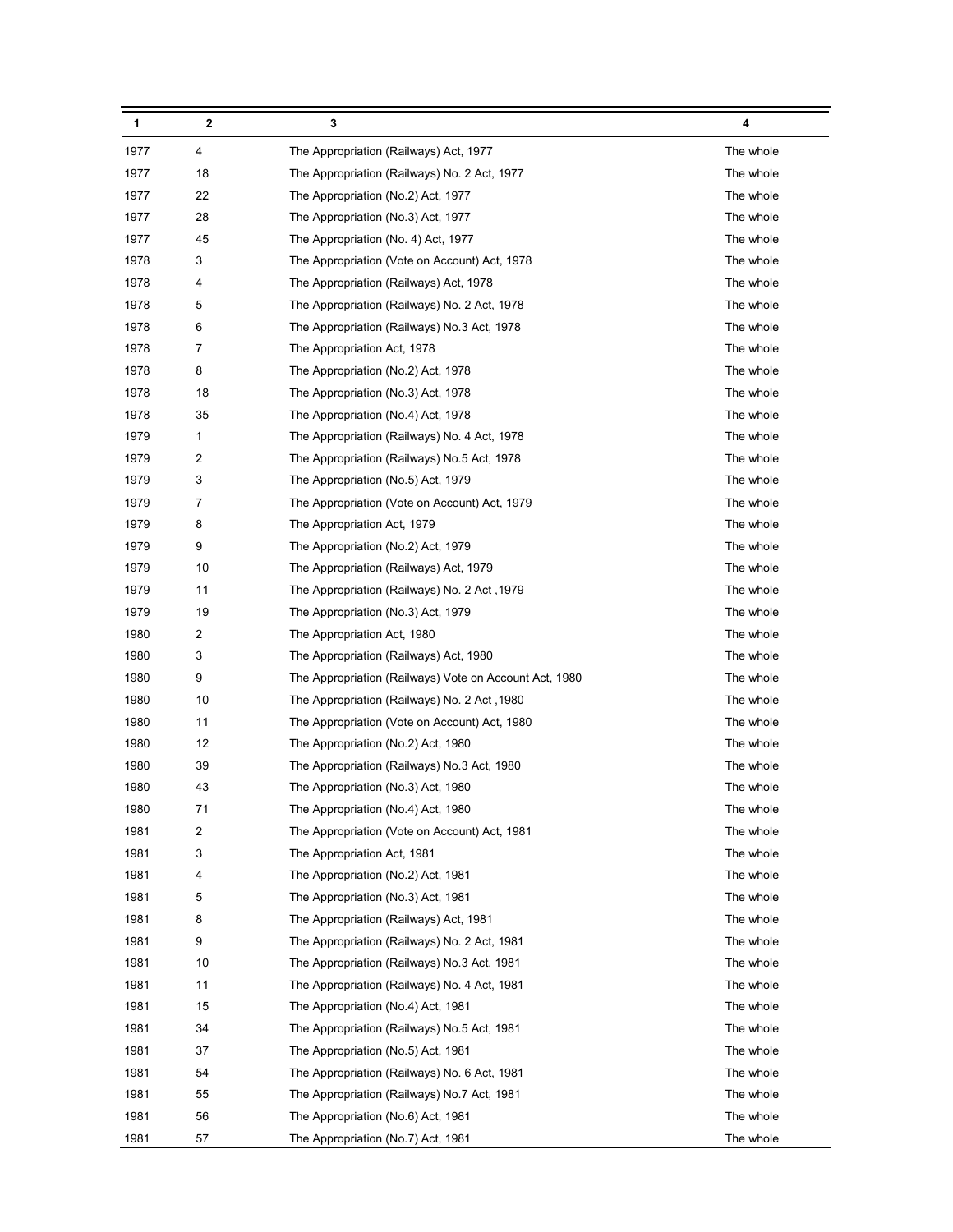| 1    | 2  | 3                                             | 4         |
|------|----|-----------------------------------------------|-----------|
| 1982 | 5  | The Appropriation (Vote on Account) Act, 1982 | The whole |
| 1982 | 6  | The Appropriation Act, 1982                   | The whole |
| 1982 | 7  | The Appropriation (Railways) Act, 1982        | The whole |
| 1982 | 8  | The Appropriation (Railways) No. 2 Act, 1982  | The whole |
| 1982 | 19 | The Appropriation (No.2) Act, 1982            | The whole |
| 1982 | 32 | The Appropriation (Railways) No.3 Act, 1982   | The whole |
| 1982 | 33 | The Appropriation (No.3) Act, 1982            | The whole |
| 1982 | 60 | The Appropriation (No. 4) Act, 1982           | The whole |
| 1983 | 2  | The Appropriation (Vote on Account) Act, 1983 | The whole |
| 1983 | 3  | The Appropriation Act, 1983                   | The whole |
| 1983 | 4  | The Appropriation (No.2) Act, 1983            | The whole |
| 1983 | 5  | The Appropriation (Railways) Act, 1983        | The whole |
| 1983 | 6  | The Appropriation (Railways) No. 2 Act, 1983  | The whole |
| 1983 | 7  | The Appropriation (Railways) No.3 Act, 1983   | The whole |
| 1983 | 10 | The Appropriation No.3 Act, 1983              | The whole |
| 1983 | 19 | The Appropriation No.4 Act, 1983              | The whole |
| 1983 | 21 | The Appropriation (Railways) No. 4 Act, 1983  | The whole |
| 1983 | 36 | The Appropriation (No.5) Act, 1983            | The whole |
| 1983 | 37 | The Appropriation (Railways) No.5 Act, 1983   | The whole |
| 1984 | 6  | The Appropriation (Vote on Account) Act, 1984 | The whole |
| 1984 | 7  | The Appropriation Act, 1984                   | The whole |
| 1984 | 8  | The Appropriation (No.2) Act, 1984            | The whole |
| 1984 | 9  | The Appropriation (Railways) Act, 1984        | The whole |
| 1984 | 10 | The Appropriation (Railways) No. 2 Act, 1984  | The whole |
| 1984 | 11 | The Appropriation (Railways) No.3 Act, 1984   | The whole |
| 1984 | 18 | The Appropriation (No.3) Act, 1984            | The whole |
| 1984 | 50 | The Appropriation (No. 4) Act, 1984           | The whole |
| 1985 | 4  | The Appropriation Act, 1985                   | The whole |
| 1985 | 5  | The Appropriation (No.2) Act, 1985            | The whole |
| 1985 | 6  | The Appropriation (Railways) Act, 1985        | The whole |
| 1985 | T  | The Appropriation (Railways) No. 2 Act, 1985  | The whole |
| 1985 | 14 | The Appropriation (Vote on Account) 1985      | The whole |
| 1985 | 15 | The Appropriation (No.3) Act, 1985            | The whole |
| 1985 | 16 | The Appropriation (Railways) No.3 Act, 1985   | The whole |
| 1985 | 17 | The Appropriation (Railways) No. 4 Act, 1985  | The whole |
| 1985 | 29 | The Appropriation (No.4) Act, 1985            | The whole |
| 1985 | 42 | The Appropriation (No.5) Act, 1985            | The whole |
| 1985 | 68 | The Appropriation (No.6) Act, 1985            | The whole |
| 1985 | 71 | The Appropriation (Railways) No.5 Act, 1985   | The whole |
| 1986 | 12 | The Appropriation (Vote on Account) Act, 1986 | The whole |
| 1986 | 13 | The Appropriation Act, 1986                   | The whole |
| 1986 | 15 | The Appropriation (Railways) Act, 1986        | The whole |
| 1986 | 16 | The Appropriation (Railways) No. 2 Act, 1986  | The whole |
| 1986 | 17 | The Appropriation (Railways) No.3 Act, 1986   | The whole |
| 1986 | 18 | The Appropriation (No.2) Act, 1986            | The whole |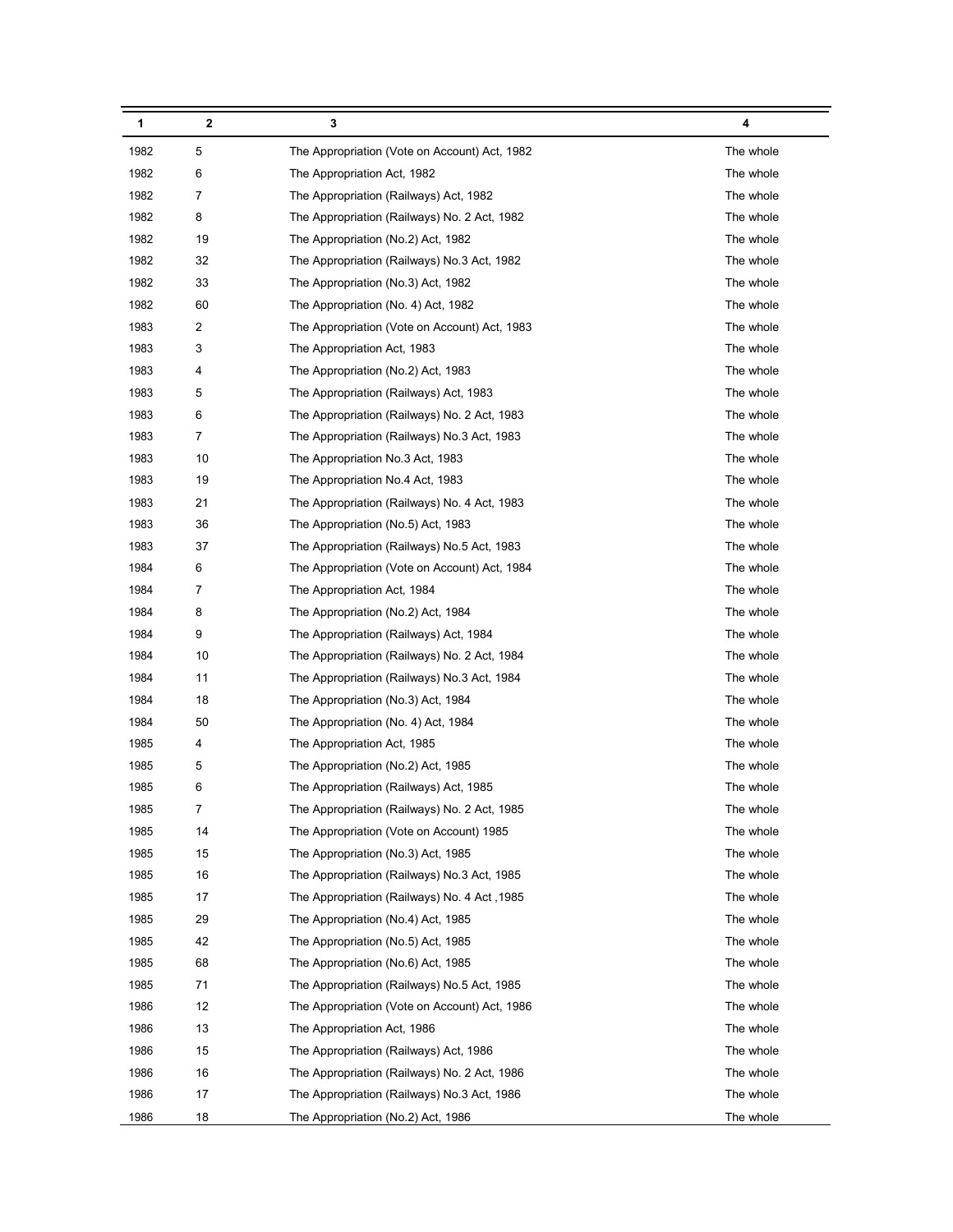| 1    | 2  | 3                                                      | 4         |
|------|----|--------------------------------------------------------|-----------|
| 1986 | 21 | The Appropriation (No.3) Act, 1986                     | The whole |
| 1986 | 39 | The Appropriation (No.4) Act, 1986                     | The whole |
| 1986 | 52 | The Appropriation (Railways) No. 4 Act, 1986           | The whole |
| 1986 | 55 | The Appropriation (No.5) Act, 1986                     | The whole |
| 1987 | 1  | The Appropriation (Vote on Account) Act, 1987          | The whole |
| 1987 | 2  | The Appropriation Act, 1987                            | The whole |
| 1987 | 3  | The Appropriation (No.2) Act, 1987                     | The whole |
| 1987 | 5  | The Appropriation (Railways) Act, 1987                 | The whole |
| 1987 | 6  | The Appropriation (Railways) No. 2 Act, 1987           | The whole |
| 1987 | 7  | The Appropriation (Railways) No.3 Act, 1987            | The whole |
| 1987 | 9  | The Appropriation (No.3) Act, 1987                     | The whole |
| 1987 | 33 | The Appropriation (No.4) Act, 1987                     | The whole |
| 1987 | 45 | The Appropriation (No.5) Act, 1987                     | The whole |
| 1988 | 6  | The Appropriation (Vote on Account) Act, 1988          | The whole |
| 1988 | 7  | The Appropriation Act, 1988                            | The whole |
| 1988 | 15 | The Appropriation (Railways) Act, 1988                 | The whole |
| 1988 | 16 | The Appropriation (Railways) No. 2 Act, 1988           | The whole |
| 1988 | 17 | The Appropriation (Railways) No.3 Act, 1988            | The whole |
| 1988 | 25 | The Appropriation (No.2) Act, 1988                     | The whole |
| 1988 | 28 | The Appropriation (No.3) Act, 1988                     | The whole |
| 1988 | 47 | The Appropriation (Railways) No. 4 Act, 1988           | The whole |
| 1988 | 48 | The Appropriation (No.4) Act, 1988                     | The whole |
| 1988 | 70 | The Appropriation (No.5) Act, 1988                     | The whole |
| 1989 | 4  | The Appropriation (Vote on Account) Act, 1989          | The whole |
| 1989 | 5  | The Appropriation Act, 1989                            | The whole |
| 1989 | 6  | The Appropriation (Railways) Act, 1989                 | The whole |
| 1989 | 7  | The Appropriation (Railways) No. 2 Act, 1989           | The whole |
| 1989 | 12 | The Appropriation (No.2) Act, 1989                     | The whole |
| 1989 | 14 | The Appropriation (Railways) No.3 Act, 1989            | The whole |
| 1989 | 19 | The Appropriation (No.3) Act, 1989                     | The whole |
| 1989 | 17 | The Appropriation (No.4) Act, 1989                     | The whole |
| 1989 | 34 | The Appropriation (No.5) Act, 1989                     | The whole |
| 1990 | 1  | The Appropriation (No.6) Act, 1989                     | The whole |
| 1990 | 5  | The Appropriation (Railways) Act, 1990                 | The whole |
| 1990 | 6  | The Appropriation (Railways) No. 2 Act, 1990           | The whole |
| 1990 | 7  | The Appropriation (Vote on Account) Act, 1990          | The whole |
| 1990 | 8  | The Appropriation Act, 1990                            | The whole |
| 1990 | 11 | The Appropriation (No.2) Act, 1990                     | The whole |
| 1990 | 22 | The Appropriation (No.3) Act, 1990                     | The whole |
| 1990 | 24 | The Appropriation (Railways) No.3 Act, 1990            | The whole |
| 1991 | 3  | The Appropriation Act, 1991                            | The whole |
| 1991 | 12 | The Appropriation (Railways) Vote on Account Act, 1991 | The whole |
| 1991 | 13 | The Appropriation (Railways) Act, 1991                 | The whole |
| 1991 | 14 | The Appropriation (Railways) No. 2 Act, 1991           | The whole |
| 1991 | 15 | The Appropriation (Vote on Account) Act, 1991          | The whole |
| 1991 | 16 | The Appropriation (No.2) Act, 1991                     | The whole |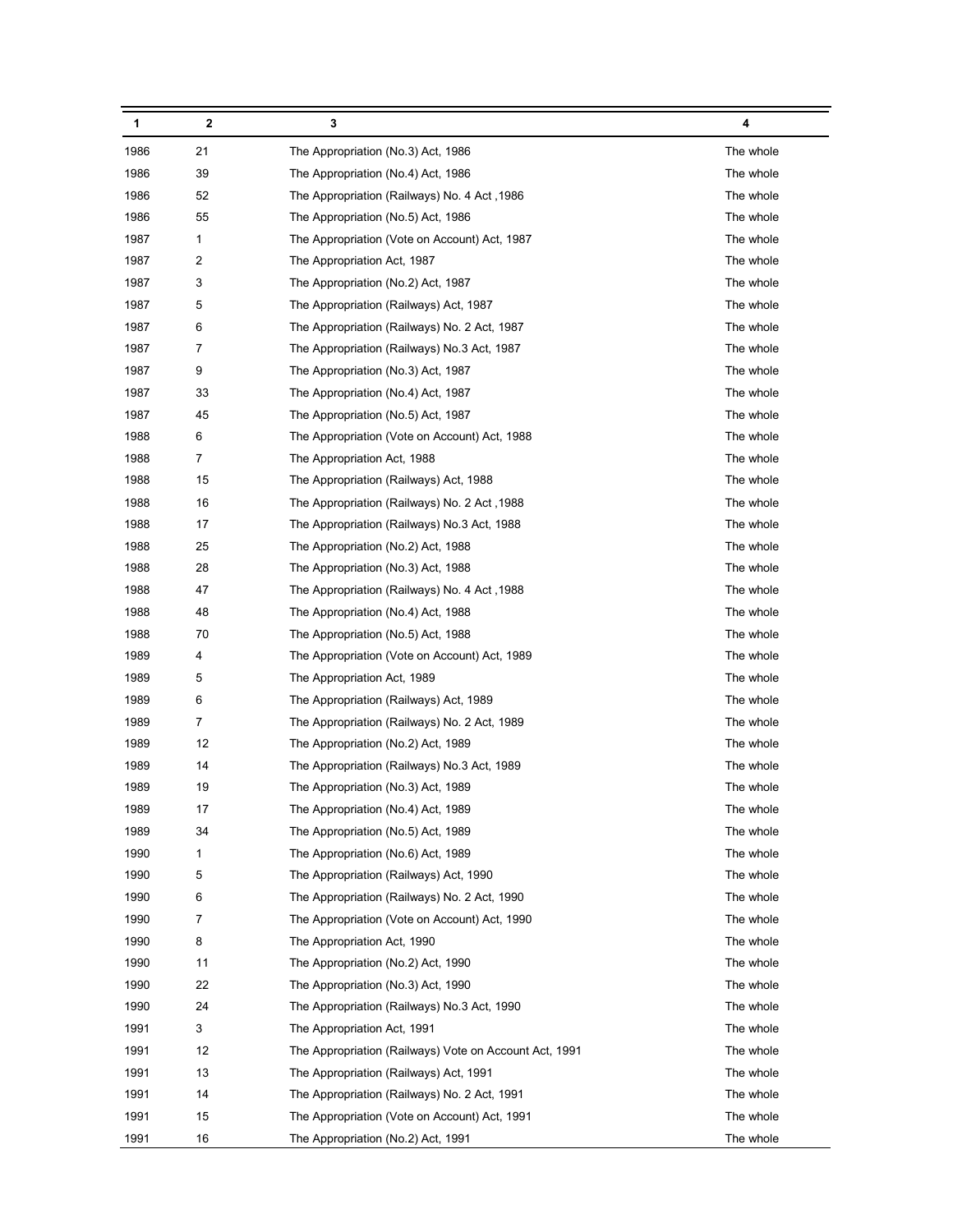| 1    | 2  | 3                                                      | 4         |
|------|----|--------------------------------------------------------|-----------|
| 1991 | 17 | The Appropriation (No.3) Act, 1991                     | The whole |
| 1991 | 29 | The Appropriation (Railways) No.3 Act, 1991            | The whole |
| 1991 | 30 | The Appropriation (Vote on Account) No. 2 Act, 1991    | The whole |
| 1991 | 37 | The Appropriation (No. 4) Act, 1991                    | The whole |
| 1991 | 61 | The Appropriation (No.5) Act, 1991                     | The whole |
| 1992 | 3  | The Appropriation (Railways) Act, 1992                 | The whole |
| 1992 | 4  | The Appropriation (Railways) No. 2 Act, 1992           | The whole |
| 1992 | 5  | The Appropriation Act, 1992                            | The whole |
| 1992 | 6  | The Appropriation (Vote on Account) Act, 1992          | The whole |
| 1992 | 17 | The Appropriation (No.2) Act, 1992                     | The whole |
| 1992 | 29 | The Appropriation (Railways) No.3 Act, 1992            | The whole |
| 1992 | 30 | The Appropriation (Railways) No. 4 Act, 1992           | The whole |
| 1992 | 32 | The Appropriation (No.3) Act, 1992                     | The whole |
| 1992 | 33 | The Appropriation (No. 4) Act, 1992                    | The whole |
| 1993 | 2  | The Appropriation (No.5) Act, 1992                     | The whole |
| 1993 | 6  | The Appropriation (Vote on Account) Act, 1993          | The whole |
| 1993 | 7  | The Appropriation Act, 1993                            | The whole |
| 1993 | 21 | The Appropriation (Railways) Act, 1993                 | The whole |
| 1993 | 22 | The Appropriation (Railways) No. 2 Act, 1993           | The whole |
| 1993 | 39 | The Appropriation (No.2) Act, 1993                     | The whole |
| 1993 | 60 | The Appropriation (No.3) Act, 1993                     | The whole |
| 1993 | 61 | The Appropriation (No. 4) Act, 1993                    | The whole |
| 1993 | 62 | The Appropriation (Railways) No.3 Act, 1993            | The whole |
| 1993 | 63 | The Appropriation (Railways) No. 4 Act, 1993           | The whole |
| 1994 | 5  | The Appropriation (No.5) Act, 1993                     | The whole |
| 1994 | 14 | The Appropriation (Railways) Vote on Account Act, 1994 | The whole |
| 1994 | 15 | The Appropriation (Railways) Act, 1994                 | The whole |
| 1994 | 21 | The Appropriation (Vote on Account) Act, 1994          | The whole |
| 1994 | 22 | The Appropriation Act, 1994                            | The whole |
| 1994 | 29 | The Appropriation (Railways) No. 2 Act, 1994           | The whole |
| 1994 | 30 | The Appropriation (Railways) No.3 Act, 1994            | The whole |
| 1994 | 31 | The Appropriation (No.2) Act, 1994                     | The whole |
| 1994 | 48 | The Appropriation (No.3) Act, 1994                     | The whole |
| 1994 | 49 | The Appropriation (No. 4) Act, 1994                    | The whole |
| 1994 | 50 | The Appropriation (No.5) Act, 1994                     | The whole |
| 1994 | 52 | The Appropriation (Railways) No. 4 Act, 1994           | The whole |
| 1994 | 53 | The Appropriation (Railways) No.5 Act, 1994            | The whole |
| 1995 | 2  | The Appropriation (No.6) Act, 1994                     | The whole |
| 1995 | 3  | The Appropriation (Railways) No. 6 Act, 1994           | The whole |
| 1995 | 10 | The Appropriation (Railways) Vote on Account Act, 1995 | The whole |
| 1995 | 11 | The Appropriation (Railways) Act, 1995                 | The whole |
| 1995 | 12 | The Appropriation (Vote on Account) Act, 1995          | The whole |
| 1995 | 13 | The Appropriation Act, 1995                            | The whole |
| 1995 | 20 | The Appropriation (Railways) No. 2 Act, 1995           | The whole |
| 1995 | 21 | The Appropriation (Railways) No.3 Act, 1995            | The whole |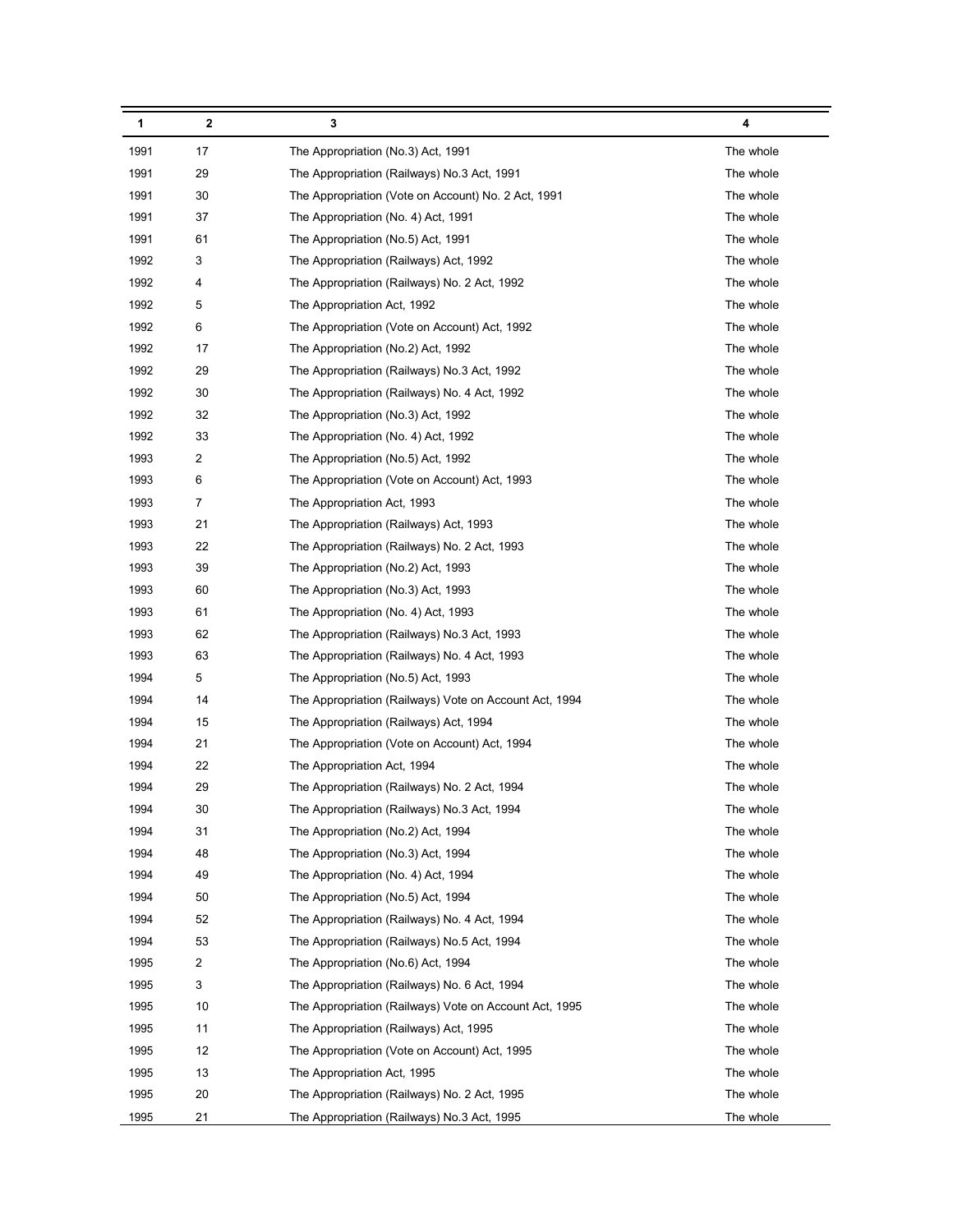| 1    | 2  | 3                                                      | 4         |
|------|----|--------------------------------------------------------|-----------|
| 1995 | 23 | The Appropriation (No.2) Act, 1995                     | The whole |
| 1995 | 36 | The Appropriation (No.3) Act, 1995                     | The whole |
| 1995 | 37 | The Appropriation (No. 4) Act, 1995                    | The whole |
| 1996 | 3  | The Appropriation (No.5) Act, 1995                     | The whole |
| 1996 | 4  | The Appropriation (Railways) No. 4 Act, 1995           | The whole |
| 1996 | 6  | The Appropriation (Railways) Vote on Account Act, 1996 | The whole |
| 1996 | 7  | The Appropriation (Railways) Act, 1996                 | The whole |
| 1996 | 8  | The Appropriation (Railways) No. 2 Act, 1996           | The whole |
| 1996 | 9  | The Appropriation (Vote on Account) Act, 1996          | The whole |
| 1996 | 10 | The Appropriation Act, 1996                            | The whole |
| 1996 | 17 | The Appropriation (No.2) Act, 1996                     | The whole |
| 1996 | 18 | The Appropriation (Vote on Account) No.2 Act, 1996     | The whole |
| 1996 | 19 | The Appropriation (Railways) No.3 Act, 1996            | The whole |
| 1996 | 31 | The Appropriation (No.3) Act, 1996                     | The whole |
| 1996 | 37 | The Appropriation (No. 4) Act, 1996                    | The whole |
| 1996 | 39 | The Appropriation (Railways) No. 4 Act, 1996           | The whole |
| 1997 | 9  | The Appropriation (Railways) Vote on Account Act, 1997 | The whole |
| 1997 | 10 | The Appropriation (Railways) Act, 1997                 | The whole |
| 1997 | 11 | The Appropriation (Railways) No. 2 Act, 1997           | The whole |
| 1997 | 19 | The Appropriation Act, 1997                            | The whole |
| 1997 | 20 | The Appropriation (No.2) Act, 1997                     | The whole |
| 1997 | 21 | The Appropriation (Vote on Account) Act, 1997          | The whole |
| 1997 | 25 | The Appropriation (Railways) No.3 Act, 1997            | The whole |
| 1997 | 27 | The Appropriation (No.3) Act, 1997                     | The whole |
| 1997 | 33 | The Appropriation (Railways) No. 4 Act, 1997           | The whole |
| 1997 | 34 | The Appropriation (No. 4) Act, 1997                    | The whole |
| 1998 | 2  | The Appropriation (Railways) Vote on Account Act, 1998 | The whole |
| 1998 | 3  | The Appropriation (Railways) Act, 1998                 | The whole |
| 1998 | 5  | The Appropriation (Vote on Account) Act, 1998          | The whole |
| 1998 | 6  | The Appropriation Act, 1998                            | The whole |
| 1998 | 8  | The Appropriation (Railways) No. 2 Act, 1998           | The whole |
| 1998 | 15 | The Appropriation (No.2) Act, 1998                     | The whole |
| 1998 | 19 | The Appropriation (Railways) No.3 Act, 1998            | The whole |
| 1998 | 20 | The Appropriation (No.3) Act, 1998                     | The whole |
| 1999 | 9  | The Appropriation (Railways) No. 4 Act, 1998           | The whole |
| 1999 | 10 | The Appropriation (No. 4) Act, 1998                    | The whole |
| 1999 | 18 | The Appropriation (Railways) Vote on Account Act, 1999 | The whole |
| 1999 | 19 | The Appropriation (Railways) Act, 1999                 | The whole |
| 1999 | 20 | The Appropriation (Rail ways) No.2 Act, 1999           | The whole |
| 1999 | 22 | The Appropriation (Vote on Account) Act, 1999          | The whole |
| 1999 | 23 | The Appropriation Act, 1999                            | The whole |
| 1999 | 24 | The Appropriation (No.2) Act, 1999                     | The whole |
| 1999 | 25 | The Appropriation (Railways) No.3 Act, 1999            | The whole |
| 1999 | 26 | The Appropriation (No.3) Act, 1999                     | The whole |
| 1999 | 37 | The Appropriation (No. 4) Act, 1999                    | The whole |
| 1999 | 43 | The Appropriation (Railways) No. 4 Act, 1999           | The whole |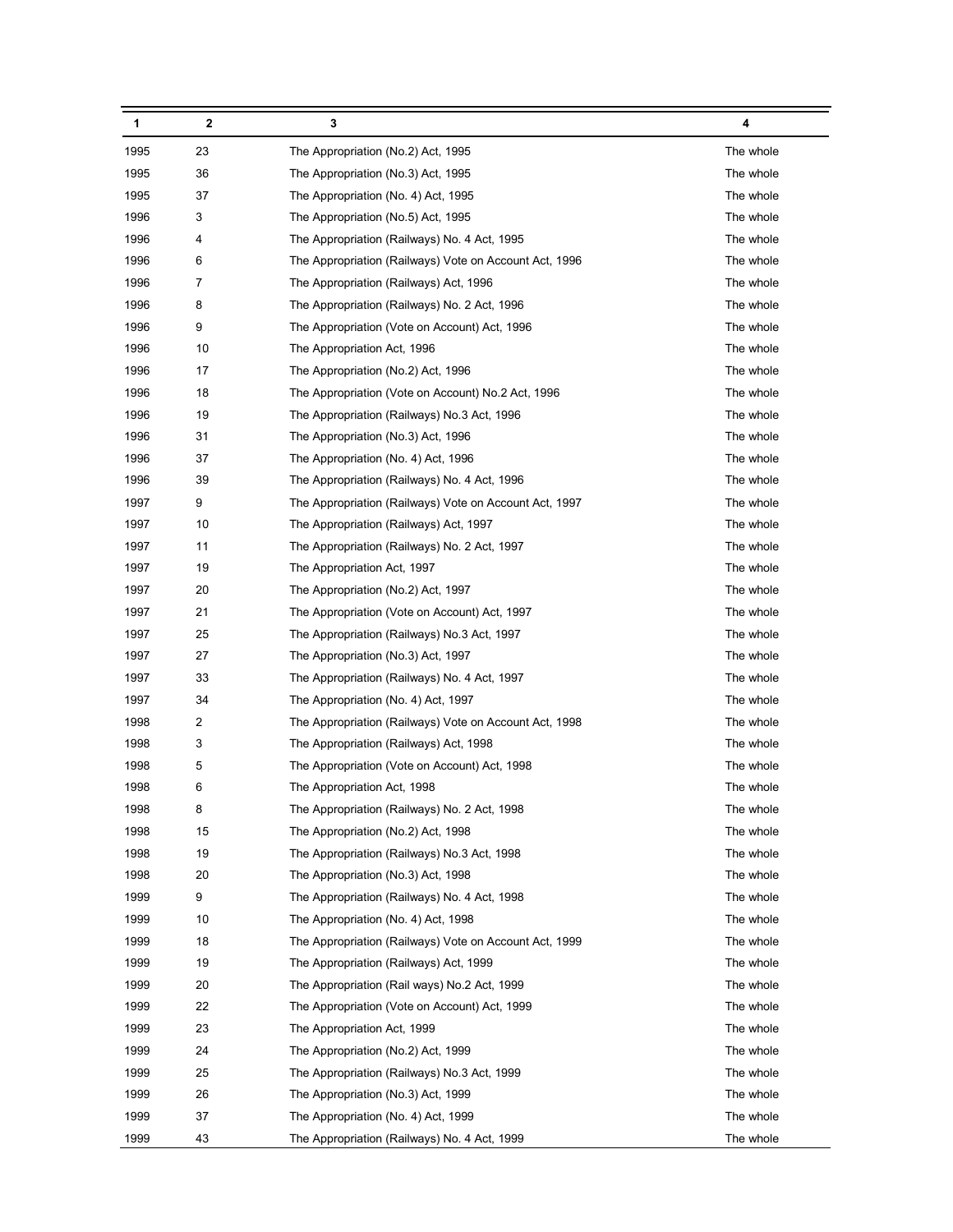| 1    | 2  | 3                                                      | 4         |
|------|----|--------------------------------------------------------|-----------|
| 2000 | 3  | The Appropriation (Railways) Vote on Account Act, 2000 | The whole |
| 2000 | 4  | The Appropriation (Railways) Act, 2000                 | The whole |
| 2000 | 5  | The Appropriation (Vote on Account) Act, 2000          | The whole |
| 2000 | 6  | The Appropriation Act, 2000                            | The whole |
| 2000 | 9  | The Appropriation (Railways) No. 2 Act, 2000           | The whole |
| 2000 | 11 | The Appropriation (No.2) Act, 2000                     | The whole |
| 2000 | 40 | The Appropriation (No.3) Act, 2000                     | The whole |
| 2000 | 41 | The Appropriation (No. 4) Act, 2000                    | The whole |
| 2000 | 42 | The Appropriation (Railways) No.3 Act, 2000            | The whole |
| 2000 | 43 | The Appropriation (Railways) No. 4 Act, 2000           | The whole |
| 2001 | 2  | The Appropriation (No.5) Act, 2001                     | The whole |
| 2001 | 3  | The Appropriation (Railways) No.5 Act, 2001            | The whole |
| 2001 | 5  | The Appropriation (Railways) Vote on Account Act, 2001 | The whole |
| 2001 | 6  | The Appropriation (Railways) Act, 2001                 | The whole |
| 2001 | 7  | The Appropriation (Vote on Account) Act, 2001          | The whole |
| 2001 | 8  | The Appropriation Act, 2001                            | The whole |
| 2001 | 13 | The Appropriation (Railways) No.2 Act, 2001            | The whole |
| 2001 | 15 | The Appropriation (No.2) Act, 2001                     | The whole |
| 2001 | 42 | The Appropriation (No.3) Act, 2001                     | The whole |
| 2002 | 2  | The Appropriation (Railways) No.3 Act, 2001            | The whole |
| 2002 | 3  | The Appropriation (Railways) No.4 Act, 2001            | The whole |
| 2002 | 4  | The Appropriation (No.4) Act, 2001                     | The whole |
| 2002 | 6  | The Appropriation (Railways) Vote on Account Act, 2002 | The whole |
| 2002 | 7  | The Appropriation (Railways) Act, 2002                 | The whole |
| 2002 | 8  | The Appropriation Act, 2002                            | The whole |
| 2002 | 9  | The Appropriation (No.2) Act, 2002                     | The whole |
| 2002 | 10 | The Appropriation (Vote on Account) Act, 2002          | The whole |
| 2002 | 18 | The Appropriation (Railways) No.2 Act, 2002            | The whole |
| 2002 | 19 | The Appropriation (No.3) Act, 2002                     | The whole |
| 2002 | 46 | The Appropriation (No.4) Act, 2002                     | The whole |
| 2002 | 47 | The Appropriation (No.5) Act, 2002                     | The whole |
| 2002 | 48 | The Appropriation (Railways) No.3 Act, 2002            | The whole |
| 2002 | 49 | The Appropriation (Railways) No.4 Act, 2002            | The whole |
| 2002 | 61 | The Appropriation (Railways) No.5 Act, 2002            | The whole |
| 2002 | 71 | The Appropriation (No.6) Act, 2002                     | The whole |
| 2003 | 21 | The Appropriation (Railways) Vote on Account Act, 2003 | The whole |
| 2003 | 22 | The Appropriation (Railways) Act, 2003                 | The whole |
| 2003 | 23 | The Appropriation (Railways) No.2 Act, 2003            | The whole |
| 2003 | 26 | The Appropriation (Vote on Account) Act, 2003          | The whole |
| 2003 | 27 | The Appropriation Act, 2003                            | The whole |
| 2003 | 28 | The Appropriation (No.2) Act, 2003                     | The whole |
| 2003 | 30 | The Appropriation (Railways) No.3 Act, 2003            | The whole |
| 2003 | 33 | The Appropriation (No.3) Act, 2003                     | The whole |
| 2003 | 41 | The Appropriation (No.4) Act, 2003                     | The whole |
| 2003 | 42 | The Appropriation (Rail ways) No.4 Act, 2003           | The whole |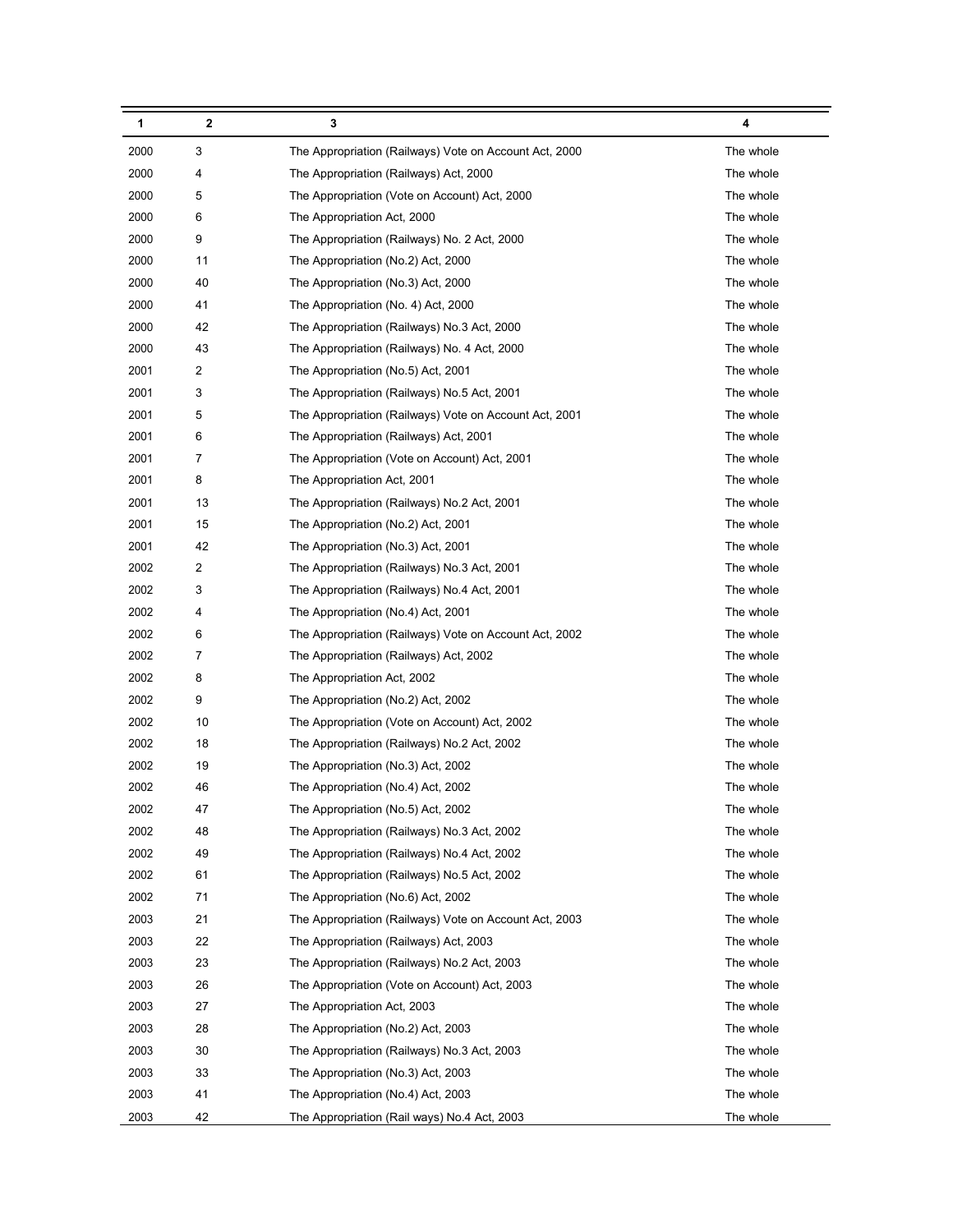| 1    | $\mathbf 2$ | 3                                                      | 4         |
|------|-------------|--------------------------------------------------------|-----------|
| 2003 | 55          | The Appropriation (No.5) Act, 2003                     | The whole |
| 2004 | 10          | The Appropriation (Railways) Act, 2004                 | The whole |
| 2004 | 11          | The Appropriation (Railways) No.2 Act, 2004            | The whole |
| 2004 | 12          | The Appropriation (Railways) Vote on Account Act, 2004 | The whole |
| 2004 | 14          | The Appropriation (Vote on Account) Act, 2004          | The whole |
| 2004 | 15          | The Appropriation Act, 2004                            | The whole |
| 2004 | 18          | The Appropriation (Rail ways) Vote on Account No.2     | The whole |
|      |             | Act, 2004                                              |           |
| 2004 | 19          | The Appropriation (No.2) Act, 2004                     | The whole |
| 2004 | 20          | The Appropriation (Vote on Account) No.2 Act, 2004     | The whole |
| 2004 | 21          | The Appropriation (Railways) No.3 Act, 2004            | The whole |
| 2004 | 22          | The Appropriation (No.3) Act, 2004                     | The whole |
| 2004 | 27          | The Appropriation (Rail ways) No.4 Act, 2004           | The whole |
| 2005 | 3           | The Appropriation (No.4) Act, 2004                     | The whole |
| 2005 | 6           | The Appropriation (Railways) Vote on Account Act, 2005 | The whole |
| 2005 | 7           | The Appropriation (Railways) Act, 2005                 | The whole |
| 2005 | 8           | The Appropriation (Vote on Account) Act, 2005          | The whole |
| 2005 | 9           | The Appropriation Act, 2005                            | The whole |
| 2005 | 16          | The Appropriation (Railways) No.2 Act, 2005            | The whole |
| 2005 | 17          | The Appropriation (No.2) Act, 2005                     | The whole |
| 2005 | 34          | The Appropriation (No.3) Act, 2005                     | The whole |
| 2005 | 35          | The Appropriation (No.4) Act, 2005                     | The whole |
| 2005 | 36          | The Appropriation (Railways) No.3 Act, 2005            | The whole |
| 2005 | 37          | The Appropriation (Railways) No.4 Act, 2005            | The whole |
| 2005 | 52          | The Appropriation (Railways) No.5 Act, 2005            | The whole |
| 2005 | 56          | The Appropriation (No.5) Act, 2005                     | The whole |
| 2006 | 11          | The Appropriation (Railways) Vote on Account Act, 2006 | The whole |
| 2006 | 12          | The Appropriation (Railways) Act, 2006                 | The whole |
| 2006 | 13          | The Appropriation (Railways) No.2 Act, 2006            | The whole |
| 2006 | 14          | The Appropriation Act, 2006                            | The whole |
| 2006 | 15          | The Appropriation (No.2) Act, 2006                     | The whole |
| 2006 | 16          | The Appropriation (Railways) No.3 Act, 2006            | The whole |
| 2006 | 17          | The Appropriation (No.3) Act, 2006                     | The whole |
| 2006 | 36          | The Appropriation (No.4) Act, 2006                     | The whole |
| 2006 | 37          | The Appropriation (Railways) No.4 Act, 2006            | The whole |
| 2006 | 50          | The Appropriation (Railways) No.5 Act, 2006            | The whole |
| 2006 | 53          | The Appropriation (Railways) No.6 Act, 2006            | The whole |
| 2006 | 55          | The Appropriation (No.5) Act, 2006                     | The whole |
| 2006 | 56          | The Appropriation (No.6) Act, 2006                     | The whole |
| 2007 | 12          | The Appropriation (Railways) Vote on Account Act, 2007 | The whole |
| 2007 | 13          | The Appropriation (Railways) Act, 2007                 | The whole |
| 2007 | 14          | The Appropriation (Vote on Account) Act, 2007          | The whole |
| 2007 | 15          | The Appropriation Act, 2007                            | The whole |
| 2007 | 20          | The Appropriation (Railways) No.2 Act, 2007            | The whole |
| 2007 | 21          | The Appropriation (No.2) Act, 2007                     | The whole |
| 2007 | 33          | The Appropriation (No.3) Act, 2007                     | The whole |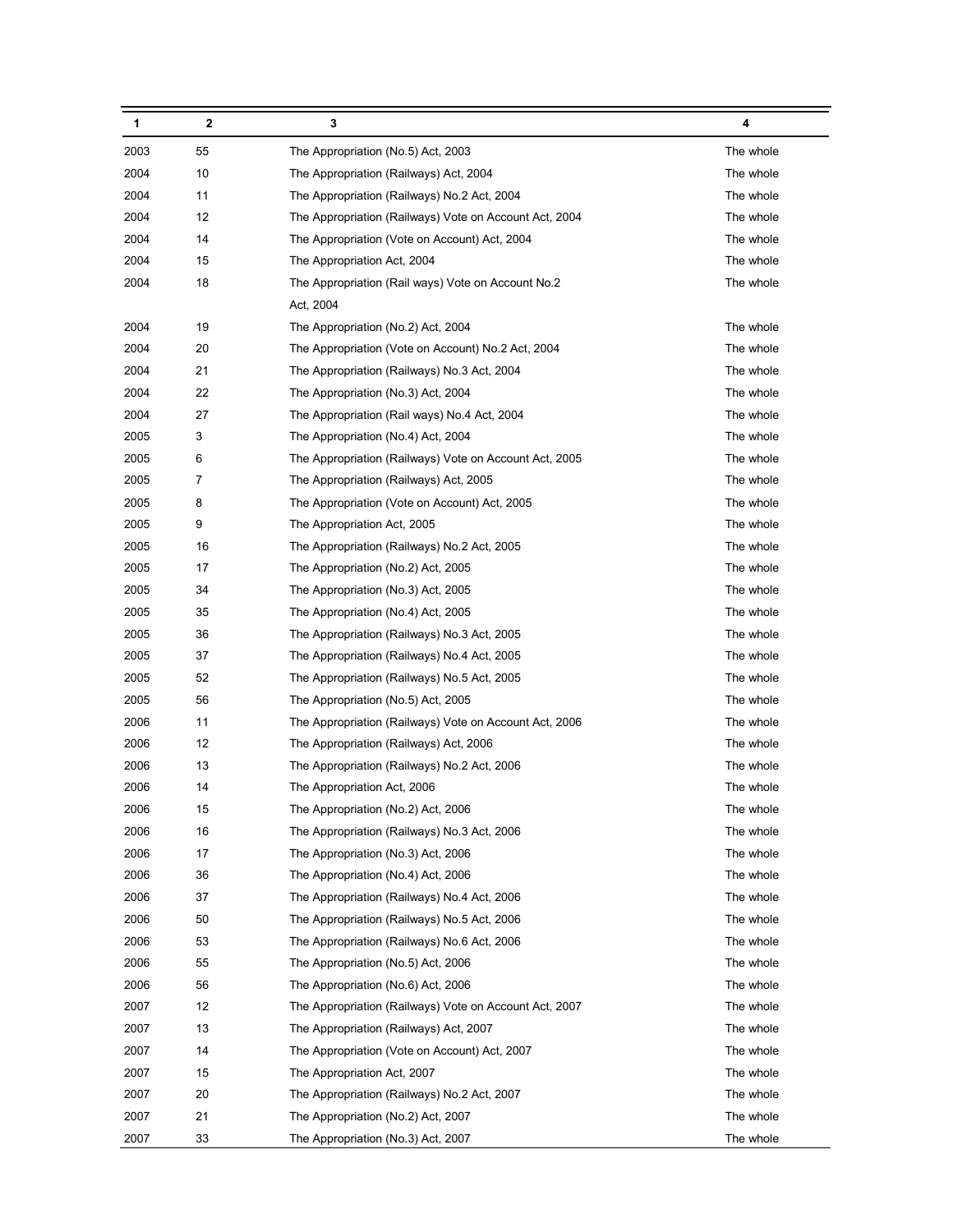| 1    | 2  | 3                                                      | 4         |
|------|----|--------------------------------------------------------|-----------|
| 2007 | 34 | The Appropriation (Railways) No.3 Act, 2007            | The whole |
| 2007 | 46 | The Appropriation (No.4) Act, 2007                     | The whole |
| 2007 | 47 | The Appropriation (No.5) Act, 2007                     | The whole |
| 2007 | 48 | The Appropriation (Railways) No.4 Act, 2007            | The whole |
| 2008 | 1  | The Appropriation (Railways) Vote on Account Act, 2008 | The whole |
| 2008 | 2  | The Appropriation (Railways) Act, 2008                 | The whole |
| 2008 | 3  | The Appropriation (Railways) No.2 Act, 2008            | The whole |
| 2008 | 5  | The Appropriation (Vote on Account) Act, 2008          | The whole |
| 2008 | 6  | The Appropriation Act, 2008                            | The whole |
| 2008 | 16 | The Appropriation (Railways) No.3 Act, 2008            | The whole |
| 2008 | 17 | The Appropriation (No.2) Act, 2008                     | The whole |
| 2008 | 20 | The Appropriation (No.3) Act, 2008                     | The whole |
| 2008 | 21 | The Appropriation (Railways) No.4 Act, 2008            | The whole |
| 2008 | 31 | The Appropriation (No.4) Act, 2008                     | The whole |
| 2008 | 32 | The Appropriation (Railways) No.5 Act, 2008            | The whole |
| 2009 | 13 | The Appropriation (Railways) Act, 2009                 | The whole |
| 2009 | 14 | The Appropriation (Railways) No.2 Act, 2009            | The whole |
| 2009 | 15 | The Appropriation (Railways) Vote on Account Act, 2009 | The whole |
| 2009 | 16 | The Appropriation (Vote on Account) Act, 2009          | The whole |
| 2009 | 17 | The Appropriation Act, 2009                            | The whole |
| 2009 | 29 | The Appropriation (Railways) No.3 Act, 2009            | The whole |
| 2009 | 30 | The Appropriation (No.2) Act, 2009                     | The whole |
| 2009 | 32 | The Appropriation (No.3) Act, 2009                     | The whole |
| 2009 | 42 | The Appropriation (No.4) Act, 2009                     | The whole |
| 2009 | 44 | The Appropriation (Railways) No.4 Act, 2009            | The whole |
| 2010 | 5  | The Appropriation (Railways) Vote on Account Act, 2010 | The whole |
| 2010 | 6  | The Appropriation (Railways) Act, 2010                 | The whole |
| 2010 | 7  | The Appropriation (Rail ways) No.2 Act, 2010           | The whole |
| 2010 | 8  | The Appropriation (Vote on Account) Act, 2010          | The whole |
| 2010 | 9  | The Appropriation Act, 2010                            | The whole |
| 2010 | 11 | The Appropriation (Railways) No.3 Act, 2010            | The whole |
| 2010 | 12 | The Appropriation (No.2) Act, 2010                     | The whole |
| 2010 | 13 | The Appropriation (No.3) Act, 2010                     | The whole |
| 2010 | 21 | The Appropriation (No.4) Act, 2010                     | The whole |
| 2010 | 29 | The Appropriation (Railways) No.4 Act, 2010            | The whole |
| 2010 | 44 | The Appropriation (No.5) Act, 2010                     | The whole |
| 2010 | 45 | The Appropriation (No.6) Act, 2010                     | The whole |
| 2010 | 46 | The Appropriation (Railways) No.5 Act, 2010            | The whole |
| 2010 | 47 | The Appropriation (Rail ways) No.6 Act, 2010           | The whole |
| 2011 | 1  | The Appropriation (Rail ways) Act, 2011                | The whole |
| 2011 | 2  | The Appropriation (Railways) No.2 Act, 2011            | The whole |
| 2011 | 3  | The Appropriation Act, 2011                            | The whole |
| 2011 | 4  | The Appropriation (No.2) Act, 2011                     | The whole |
| 2011 | 9  | The Appropriation (No.3) Act, 2011                     | The whole |
| 2011 | 19 | The Appropriation (No.4) Act, 2011                     | The whole |